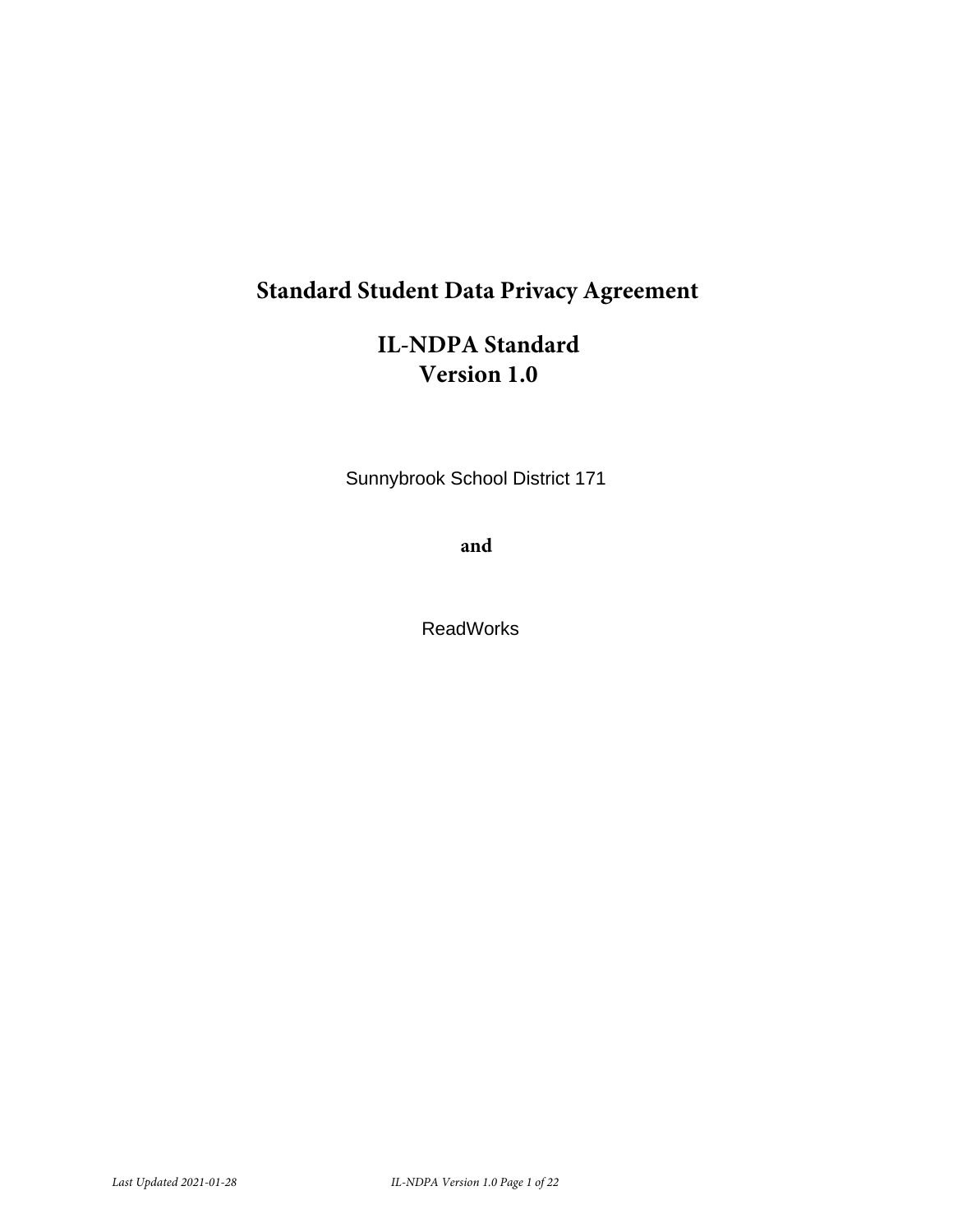This Student Data Privacy Agreement ("DPA") is entered into on the date of full execution (the "Effective Date") and is entered into by and between:

19266 Burnham Ave. Sunnybrook<br>
School<br>
District 171  $\begin{bmatrix} \text{Sunybrack} \\ \text{Stool} \\ \text{Distrot} \\ \text{Dscript 17} \\ \text{Dscript 18} \\ \text{Dscript 20} \\ \text{Dscript 3} \\ \text{Dscript 4} \\ \text{Dscript 5} \\ \text{Dscript 6} \\ \text{Dscript 7} \\ \text{Dright 3} \\ \text{Dright 4} \\ \text{Dright 5} \\ \text{Dright4} \\ \text{Dright5} \\ \text{Dright6} \\ \text{Dright6} \\ \text{Dright6} \\ \text{Dright7} \\ \text{Dright8} \\ \text{Dright8} \\ \text{Dright9} \\ \text{Dright9} \\ \text{Dright9} \\ \$ ] (the "Local Education Agency" or "LEA") and

**WHEREAS**, the Provider is providing educational or digital services to LEA.

WHEREAS, the Provider and LEA recognize the need to protect personally identifiable student information and other regulated data exchanged between them as required by applicable laws and regulations, such as the Family Educational Rights and Privacy Act ("FERPA") at 20 U.S.C. § 1232g (34 CFR Part 99); the Children's Online Privacy Protection Act ("COPPA") at 15 U.S.C. § 6501-6506 (16 CFR Part 312), applicable state privacy laws and regulations and

**WHEREAS**, the Provider and LEA desire to enter into this DPA for the purpose of establishing their respective obligations and duties in order to comply with applicable laws and regulations.

NOW THEREFORE, for good and valuable consideration, LEA and Provider agree as follows:

1. A description of the Services to be provided, the categories of Student Data that may be provided by LEA to Provider, and other information specific to this DPA are contained in the Standard Clauses hereto.

### 2. Special Provisions. Check if Required

If checked, the Supplemental State Terms and attached hereto as **Exhibit "G"** are hereby incorporated by reference into this DPA in their entirety.

If checked, LEA and Provider agree to the additional terms or modifications set forth in Exhibit 'H". (Optional)

If Checked, the Provider, has signed Exhibit "E" to the Standard Clauses, otherwise known as **General Offer of Privacy Terms** 

- 3. In the event of a conflict between the SDPC Standard Clauses, the State or Special Provisions will control. In the event there is conflict between the terms of the DPA and any other writing, including, but not limited to the Service Agreement and Provider Terms of Service or Privacy Policy the terms of this DPA shall control.
- 4. This DPA shall stay in effect for three years. Exhibit E will expire 3 years from the date the original DPA was signed.
- 5. The services to be provided by Provider to LEA pursuant to this DPA are detailed in Exhibit "A" (the "Services").
- 6. Notices. All notices or other communication required or permitted to be given hereunder may be given via e-mail transmission, or first-class mail, sent to the designated representatives below.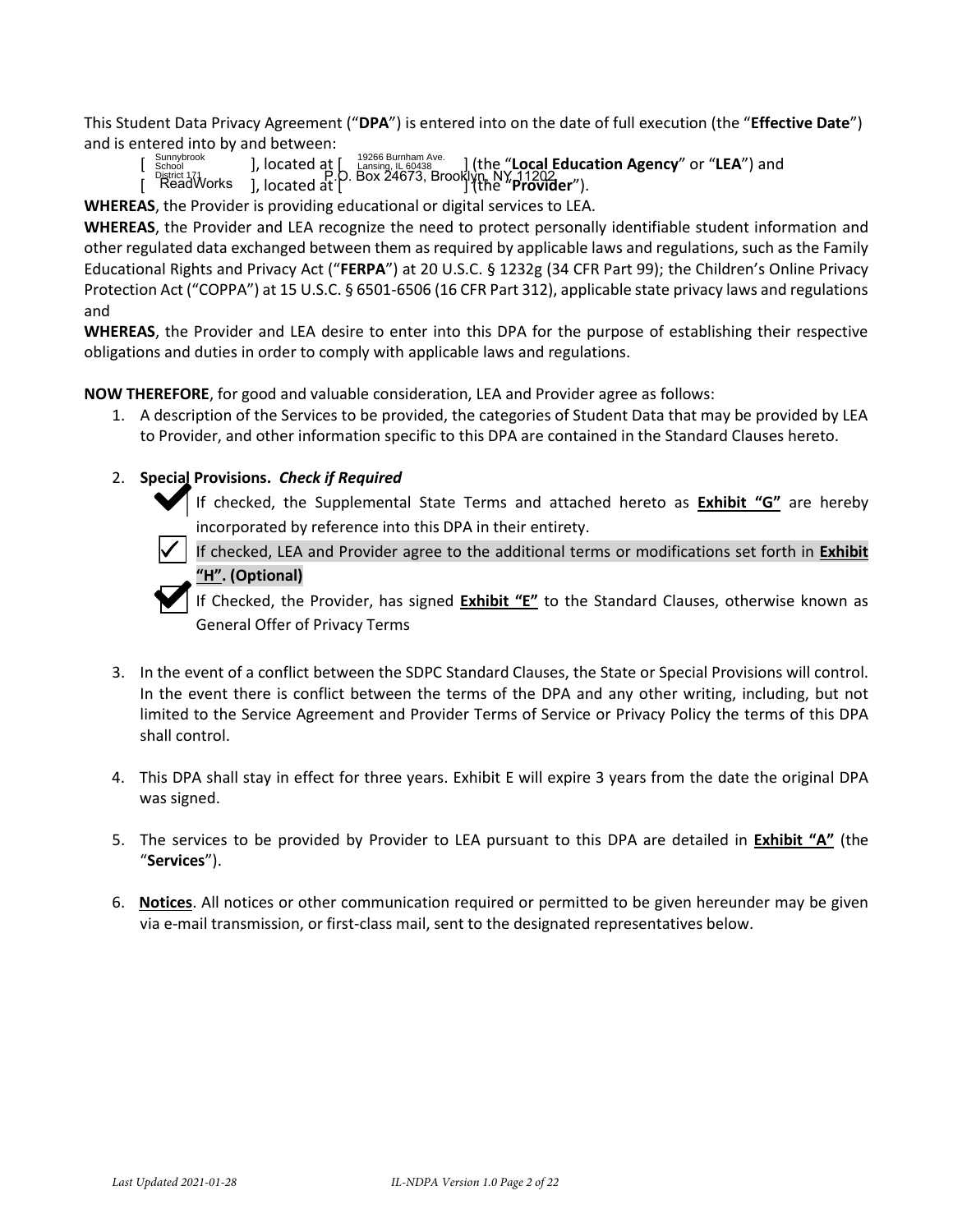| Name: Mike McGowan                                              | Title: May 7, 2021        |  |  |
|-----------------------------------------------------------------|---------------------------|--|--|
| Address: 19266 Burnham Ave. Lansing, IL 60438                   |                           |  |  |
| Phone: 708.455.2299                                             | Email: mmcgowan@sd171.org |  |  |
|                                                                 |                           |  |  |
| The designated representative for the Provider for this DPA is: |                           |  |  |

| Name: Kathy A. Bloomfield                   | Title: Chief Operating Officer |
|---------------------------------------------|--------------------------------|
| Address: P.O. Box 24673, Brooklyn, NY 11202 |                                |
| Email:<br>Phone:                            | privacy@readworks.org          |

IN WITNESS WHEREOF, LEA and Provider execute this DPA as of the Effective Date.

The designated representative for the LEA for this DPA is:

| LEA: |                            |                                                     |
|------|----------------------------|-----------------------------------------------------|
| By:  | Mike M Dowan               | Date: May 7, 2021                                   |
|      | Printed Name: Mike McGowan | <b>Title/Position: District Technology Director</b> |

### Provider:

|                      | $Bv:$ Kathy A. Bloom Aield $\sum_{s \in (07/2021)}$ | 05/07/2021<br>Date:                     |
|----------------------|-----------------------------------------------------|-----------------------------------------|
| <b>Printed Name:</b> | Kathy A. Bloomfield                                 | Title/Position: Chief Operating Officer |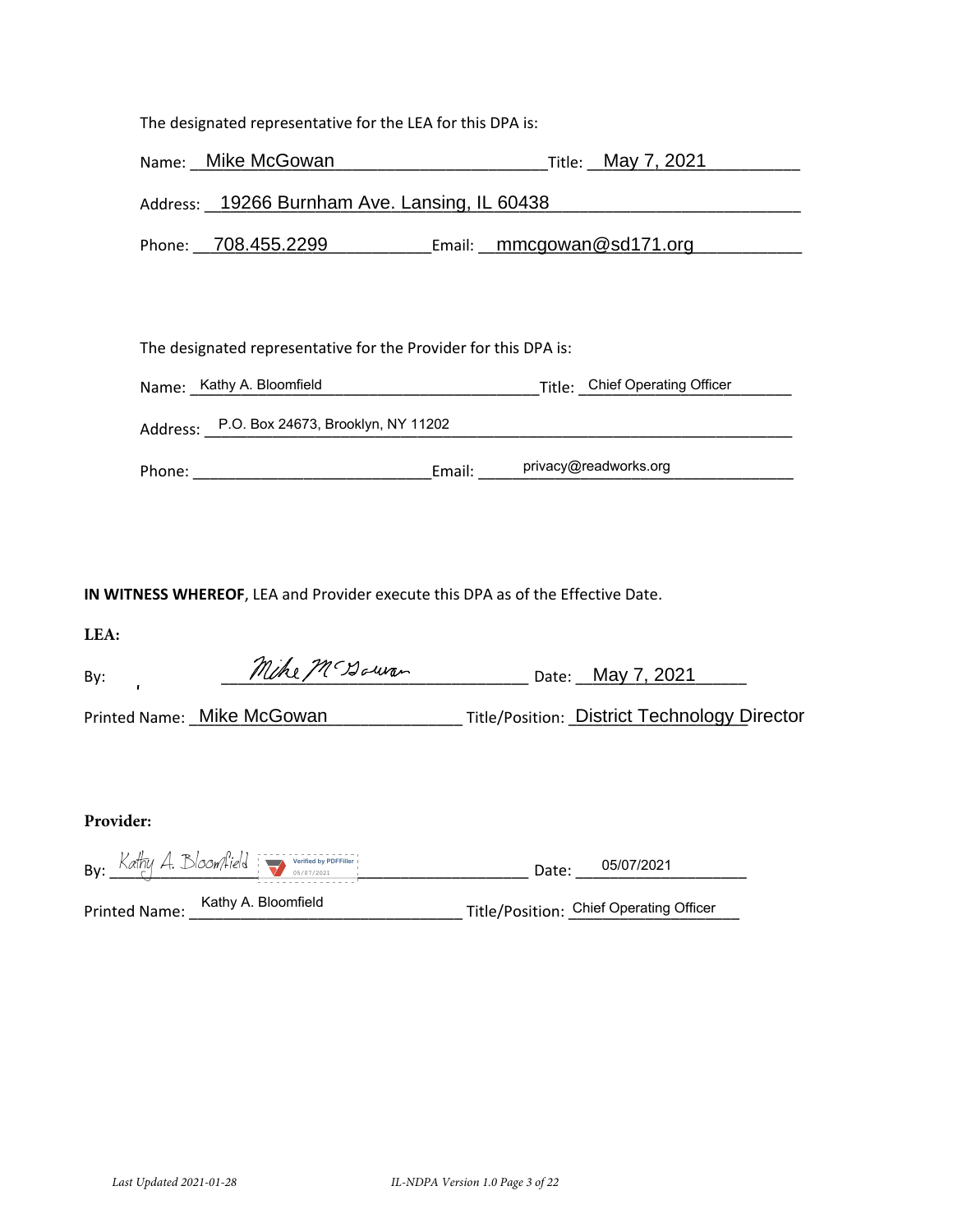### **STANDARD CLAUSES**

Version 1.0

### **ARTICLE I: PURPOSE AND SCOPE**

- 1. Purpose of DPA. The purpose of this DPA is to describe the duties and responsibilities to protect Student Data including compliance with all applicable federal, state, and local privacy laws, rules, and regulations, all as may be amended from time to time. In performing these services, the Provider shall be considered a School Official with a legitimate educational interest, and performing services otherwise provided by the LEA. Provider shall be under the direct control and supervision of the LEA, with respect to its use of **Student Data**
- 2. Student Data to Be Provided. In order to perform the Services described above, LEA shall provide Student Data as identified in the Schedule of Data, attached hereto as Exhibit "B".
- 3. DPA Definitions. The definition of terms used in this DPA is found in Exhibit "C". In the event of a conflict, definitions used in this DPA shall prevail over terms used in any other writing, including, but not limited to the Service Agreement, Terms of Service, Privacy Policies etc.

### **ARTICLE II: DATA OWNERSHIP AND AUTHORIZED ACCESS**

- 1. Student Data Property of LEA. All Student Data transmitted to the Provider pursuant to the Service Agreement is and will continue to be the property of and under the control of the LEA. The Provider further acknowledges and agrees that all copies of such Student Data transmitted to the Provider, including any modifications or additions or any portion thereof from any source, are subject to the provisions of this DPA in the same manner as the original Student Data. The Parties agree that as between them, all rights, including all intellectual property rights in and to Student Data contemplated per the Service Agreement, shall remain the exclusive property of the LEA. For the purposes of FERPA, the Provider shall be considered a School Official, under the control and direction of the LEA as it pertains to the use of Student Data, notwithstanding the above.
- 2. Parent Access. To the extent required by law the LEA shall establish reasonable procedures by which a parent, legal guardian, or eligible student may review Education Records and/or Student Data correct erroneous information, and procedures for the transfer of student-generated content to a personal account, consistent with the functionality of services. Provider shall respond in a reasonably timely manner (and no later than forty five (45) days from the date of the request or pursuant to the time frame required under state law for an LEA to respond to a parent or student, whichever is sooner) to the LEA's request for Student Data in a student's records held by the Provider to view or correct as necessary. In the event that a parent of a student or other individual contacts the Provider to review any of the Student Data accessed pursuant to the Services, the Provider shall refer the parent or individual to the LEA, who will follow the necessary and proper procedures regarding the requested information.
- 3. Separate Account. If Student-Generated Content is stored or maintained by the Provider, Provider shall, at the request of the LEA, transfer, or provide a mechanism for the LEA to transfer, said Student-Generated Content to a separate account created by the student.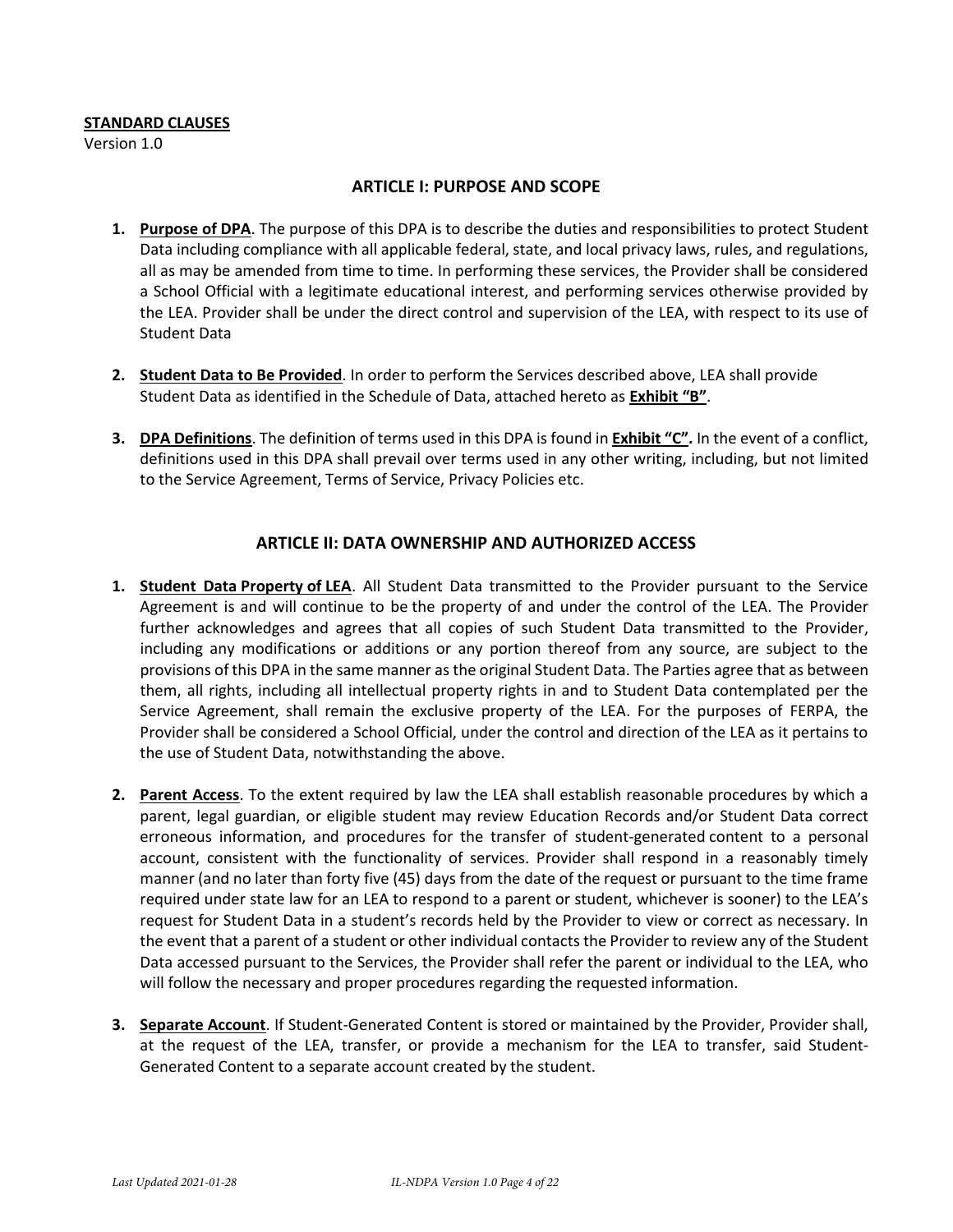- 4. Law Enforcement Requests. Should law enforcement or other government entities ("Requesting Party(ies)") contact Provider with a request for Student Data held by the Provider pursuant to the Services, the Provider shall notify the LEA in advance of a compelled disclosure to the Requesting Party, unless lawfully directed by the Requesting Party not to inform the LEA of the request.
- 5. Subprocessors. Provider shall enter into written agreements with all Subprocessors performing functions for the Provider in order for the Provider to provide the Services pursuant to the Service Agreement, whereby the Subprocessors agree to protect Student Data in a manner no less stringent than the terms of this DPA.

## **ARTICLE III: DUTIES OF LEA**

- 1. Provide Data in Compliance with Applicable Laws. LEA shall provide Student Data for the purposes of obtaining the Services in compliance with all applicable federal, state, and local privacy laws, rules, and regulations, all as may be amended from time to time.
- 2. Annual Notification of Rights. If the LEA has a policy of disclosing Education Records and/or Student Data under FERPA (34 CFR § 99.31(a)(1)), LEA shall include a specification of criteria for determining who constitutes a school official and what constitutes a legitimate educational interest in its annual notification of rights.
- 3. Reasonable Precautions. LEA shall take reasonable precautions to secure usernames, passwords, and any other means of gaining access to the services and hosted Student Data.
- 4. Unauthorized Access Notification. LEA shall notify Provider promptly of any known unauthorized access. LEA will assist Provider in any efforts by Provider to investigate and respond to any unauthorized access.

### **ARTICLE IV: DUTIES OF PROVIDER**

- 1. Privacy Compliance. The Provider shall comply with all applicable federal, state, and local laws, rules, and regulations pertaining to Student Data privacy and security, all as may be amended from time to time.
- 2. Authorized Use. The Student Data shared pursuant to the Service Agreement, including persistent unique identifiers, shall be used for no purpose other than the Services outlined in Exhibit A or stated in the Service Agreement and/or otherwise authorized under the statutes referred to herein this DPA.
- 3. Provider Employee Obligation. Provider shall require all of Provider's employees and agents who have access to Student Data to comply with all applicable provisions of this DPA with respect to the Student Data shared under the Service Agreement. Provider agrees to require and maintain an appropriate confidentiality agreement from each employee or agent with access to Student Data pursuant to the Service Agreement.
- 4. No Disclosure. Provider acknowledges and agrees that it shall not make any re-disclosure of any Student Data or any portion thereof, including without limitation, user content or other non-public information and/or personally identifiable information contained in the Student Data other than as directed or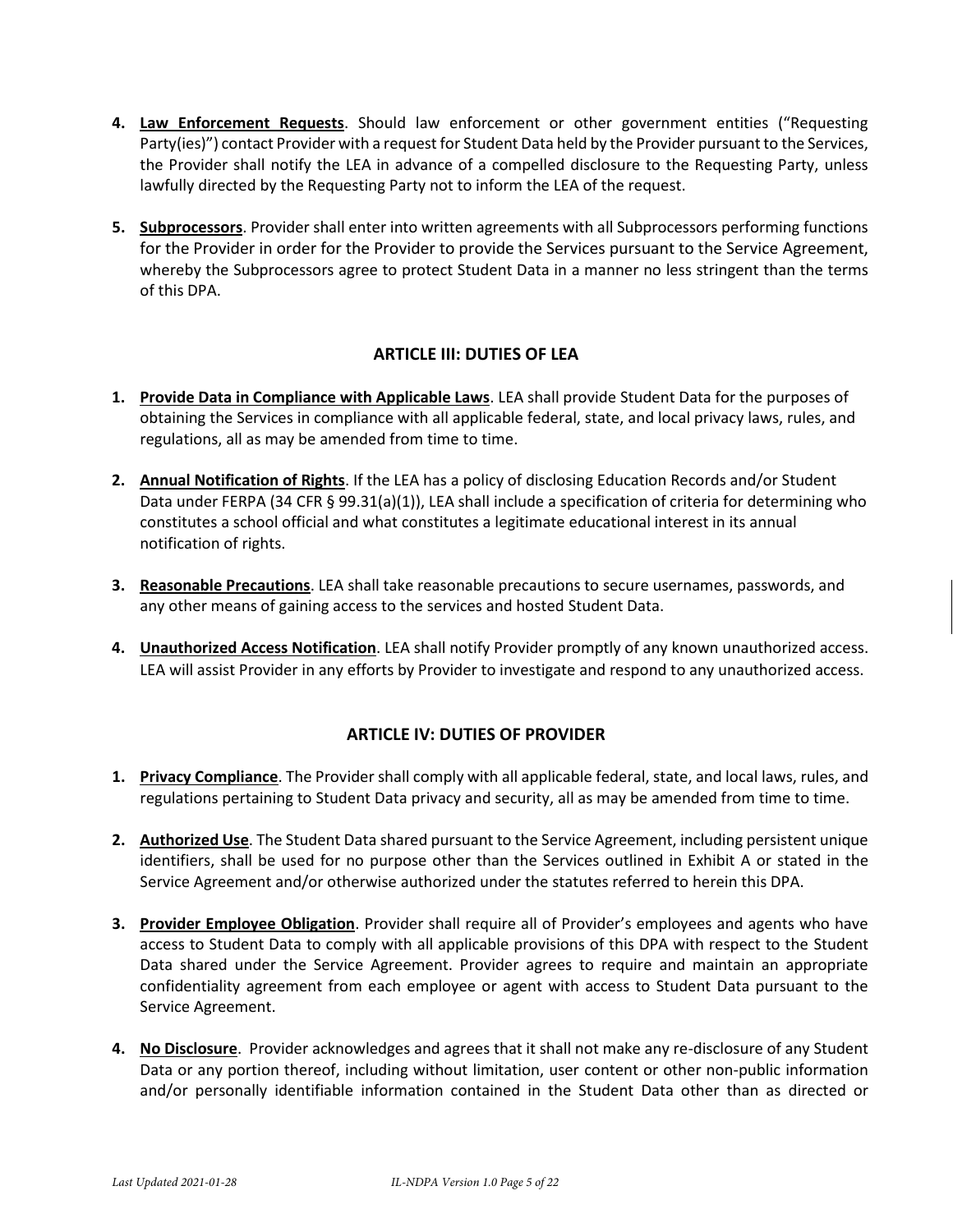permitted by the LEA or this DPA. This prohibition against disclosure shall not apply to aggregate summaries of De-Identified information, Student Data disclosed pursuant to a lawfully issued subpoena or other legal process, or to subprocessors performing services on behalf of the Provider pursuant to this DPA. Provider will not Sell Student Data to any third party.

- 5. De-Identified Data: Provider agrees not to attempt to re-identify de-identified Student Data. De-Identified Data may be used by the Provider for those purposes allowed under FERPA and the following purposes: (1) assisting the LEA or other governmental agencies in conducting research and other studies; and (2) research and development of the Provider's educational sites, services, or applications, and to demonstrate the effectiveness of the Services; and (3) for adaptive learning purpose and for customized student learning. Provider's use of De-Identified Data shall survive termination of this DPA or any request by LEA to return or destroy Student Data. Except for Subprocessors, Provider agrees not to transfer deidentified Student Data to any party unless (a) that party agrees in writing not to attempt re-identification, and (b) prior written notice has been given to the LEA who has provided prior written consent for such transfer. Prior to publishing any document that names the LEA explicitly or indirectly, the Provider shall obtain the LEA's written approval of the manner in which de-identified data is presented.
- 6. Disposition of Data. Upon written request from the LEA, Provider shall dispose of or provide a mechanism for the LEA to transfer Student Data obtained under the Service Agreement, within sixty (60) days of the date of said request and according to a schedule and procedure as the Parties may reasonably agree. Upon termination of this DPA, if no written request from the LEA is received, Provider shall dispose of all Student Data after providing the LEA with reasonable prior notice. The duty to dispose of Student Data shall not extend to Student Data that had been De-Identified or placed in a separate student account pursuant to section II 3. The LEA may employ a "Directive for Disposition of Data" form, a copy of which is attached hereto as **Exhibit "D"**. If the LEA and Provider employ Exhibit "D," no further written request or notice is required on the part of either party prior to the disposition of Student Data described in Exhibit  $^{\prime\prime}$ D.
- 7. Advertising Limitations. Provider is prohibited from using, disclosing, or selling Student Data to (a) inform, influence, or enable Targeted Advertising; or (b) develop a profile of a student, family member/guardian or group, for any purpose other than providing the Service to LEA. This section does not prohibit Provider from using Student Data (i) for adaptive learning or customized student learning (including generating personalized learning recommendations); or (ii) to make product recommendations to teachers or LEA employees; or (iii) to notify account holders about new education product updates, features, or services or from otherwise using Student Data as permitted in this DPA and its accompanying exhibits

# **ARTICLE V: DATA PROVISIONS**

- 1. Data Storage. Where required by applicable law, Student Data shall be stored within the United States. Upon request of the LEA, Provider will provide a list of the locations where Student Data is stored.
- 2. Audits. No more than once a year, or following unauthorized access, upon receipt of a written request from the LEA with at least ten (10) business days' notice and upon the execution of an appropriate confidentiality agreement, the Provider will allow the LEA to audit the security and privacy measures that are in place to ensure protection of Student Data or any portion thereof as it pertains to the delivery of services to the LEA. The Provider will cooperate reasonably with the LEA and any local, state, or federal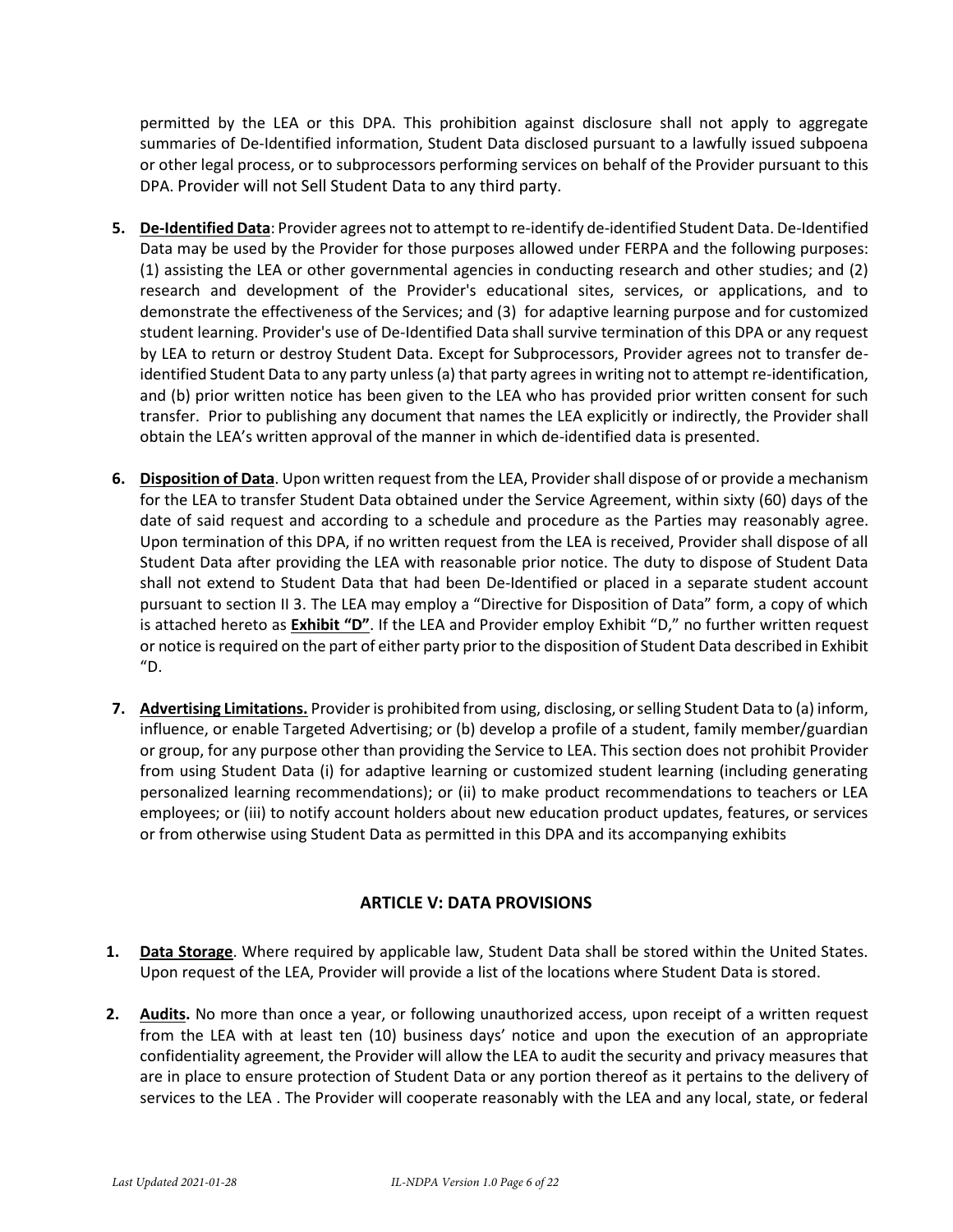agency with oversight authority or jurisdiction in connection with any audit or investigation of the Provider and/or delivery of Services to students and/or LEA, and shall provide reasonable access to the Provider's facilities, staff, agents and LEA's Student Data and all records pertaining to the Provider, LEA and delivery of Services to the LEA. Failure to reasonably cooperate shall be deemed a material breach of the DPA.

- 3. Data Security. The Provider agrees to utilize administrative, physical, and technical safeguards designed to protect Student Data from unauthorized access, disclosure, acquisition, destruction, use, or modification. The Provider shall adhere to any applicable law relating to data security. The provider shall implement an adequate Cybersecurity Framework based on one of the nationally recognized standards set forth set forth in *Exhibit "F"*. Exclusions, variations, or exemptions to the identified Cybersecurity Framework must be detailed in an attachment to Exhibit "H". Additionally, Provider may choose to further detail its security programs and measures that augment or are in addition to the Cybersecurity Framework in **Exhibit "F"**. Provider shall provide, in the Standard Schedule to the DPA, contact information of an employee who LEA may contact if there are any data security concerns or questions.
- 4. Data Breach. In the event of an unauthorized release, disclosure or acquisition of Student Data that compromises the security, confidentiality or integrity of the Student Data maintained by the Provider the Provider shall provide notification to LEA within seventy-two (72) hours of confirmation of the incident, unless notification within this time limit would disrupt investigation of the incident by law enforcement. In such an event, notification shall be made within a reasonable time after the incident. Provider shall follow the following process:
	- (1) The security breach notification described above shall include, at a minimum, the following information to the extent known by the Provider and as it becomes available:
		- i. The name and contact information of the reporting LEA subject to this section.
		- ii. A list of the types of personal information that were or are reasonably believed to have been the subject of a breach.
		- iii. If the information is possible to determine at the time the notice is provided, then either  $(1)$  the date of the breach,  $(2)$  the estimated date of the breach, or  $(3)$  the date range within which the breach occurred. The notification shall also include the date of the notice.
		- iv. Whether the notification was delayed as a result of a law enforcement investigation, if that information is possible to determine at the time the notice is provided; and
		- v. A general description of the breach incident, if that information is possible to determine at the time the notice is provided.
	- (2) Provider agrees to adhere to all federal and state requirements with respect to a data breach related to the Student Data, including, when appropriate or required, the required responsibilities and procedures for notification and mitigation of any such data breach.
	- (3) Provider further acknowledges and agrees to have a written incident response plan that reflects best practices and is consistent with industry standards and federal and state law for responding to a data breach, breach of security, privacy incident or unauthorized acquisition or use of Student Data or any portion thereof, including personally identifiable information and agrees to provide LEA, upon request, with a summary of said written incident response plan.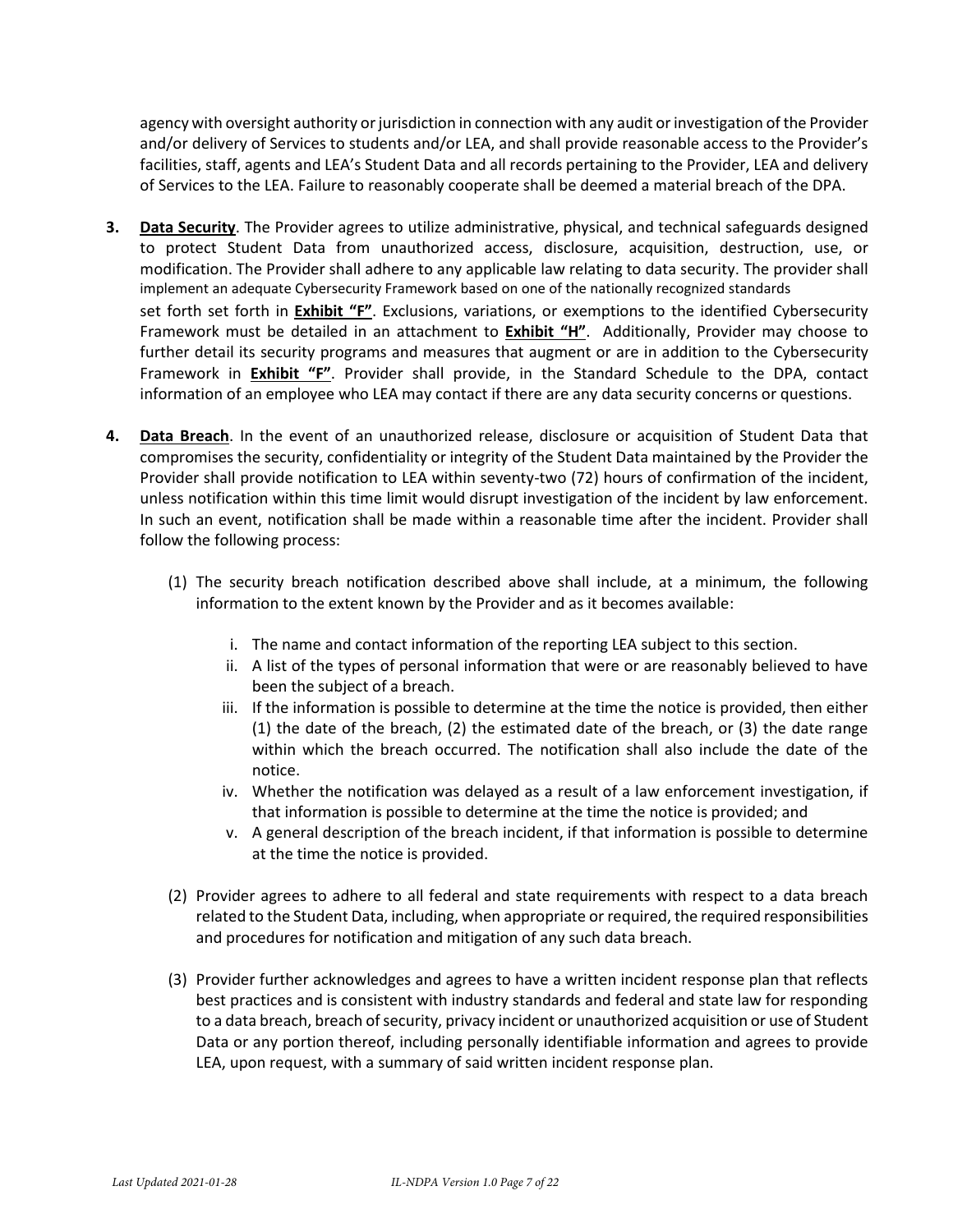- (4) LEA shall provide notice and facts surrounding the breach to the affected students, parents or guardians.
- (5) In the event of a breach originating from LEA's use of the Service, Provider shall cooperate with LEA to the extent necessary to expeditiously secure Student Data.

### **ARTICLE VI: GENERAL OFFER OF TERMS**

Provider may, by signing the attached form of "General Offer of Privacy Terms" (General Offer, attached hereto as **Exhibit "E"**), be bound by the terms of **Exhibit "E"** to any other LEA who signs the acceptance on said Exhibit. The form is limited by the terms and conditions described therein.

### **ARTICLE VII: MISCELLANEOUS**

- 1. Termination. In the event that either Party seeks to terminate this DPA, they may do so by mutual written consent so long as the Service Agreement has lapsed or has been terminated. Either party may terminate this DPA and any service agreement or contract if the other party breaches any terms of this DPA.
- 2. Effect of Termination Survival. If the Service Agreement is terminated, the Provider shall destroy all of LEA's Student Data pursuant to Article IV, section 6.
- 3. Priority of Agreements. This DPA shall govern the treatment of Student Data in order to comply with the privacy protections, including those found in FERPA and all applicable privacy statutes identified in this DPA. In the event there is conflict between the terms of the DPA and the Service Agreement, Terms of Service, Privacy Policies, or with any other bid/RFP, license agreement, or writing, the terms of this DPA shall apply and take precedence. In the event of a conflict between Exhibit H, the SDPC Standard Clauses, and/or the Supplemental State Terms, Exhibit H will control, followed by the Supplemental State Terms. Except as described in this paragraph herein, all other provisions of the Service Agreement shall remain in effect.
- 4. Entire Agreement. This DPA and the Service Agreement constitute the entire agreement of the Parties relating to the subject matter hereof and supersedes all prior communications, representations, or agreements, oral or written, by the Parties relating thereto. This DPA may be amended and the observance of any provision of this DPA may be waived (either generally or in any particular instance and either retroactively or prospectively) only with the signed written consent of both Parties. Neither failure nor delay on the part of any Party in exercising any right, power, or privilege hereunder shall operate as a waiver of such right, nor shall any single or partial exercise of any such right, power, or privilege preclude any further exercise thereof or the exercise of any other right, power, or privilege.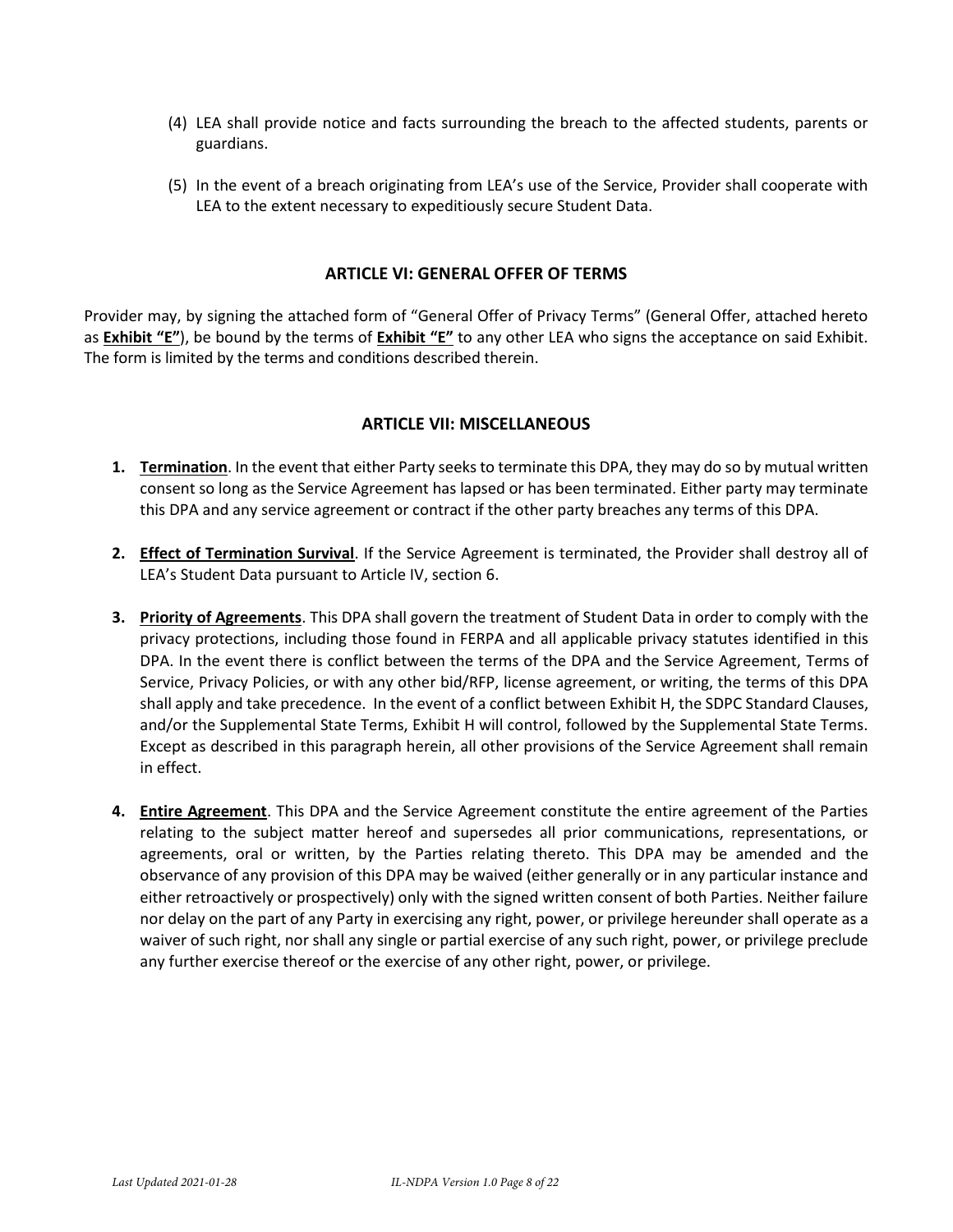- 5. Severability. Any provision of this DPA that is prohibited or unenforceable in any jurisdiction shall, as to such jurisdiction, be ineffective to the extent of such prohibition or unenforceability without invalidating the remaining provisions of this DPA, and any such prohibition or unenforceability in any jurisdiction shall not invalidate or render unenforceable such provision in any other jurisdiction. Notwithstanding the foregoing, if such provision could be more narrowly drawn so as not to be prohibited or unenforceable in such jurisdiction while, at the same time, maintaining the intent of the Parties, it shall, as to such jurisdiction, be so narrowly drawn without invalidating the remaining provisions of this DPA or affecting the validity or enforceability of such provision in any other jurisdiction.
- 6. Governing Law; Venue and Jurisdiction. THIS DPA WILL BE GOVERNED BY AND CONSTRUED IN ACCORDANCE WITH THE LAWS OF THE STATE OF THE LEA, WITHOUT REGARD TO CONFLICTS OF LAW PRINCIPLES. EACH PARTY CONSENTS AND SUBMITS TO THE SOLE AND EXCLUSIVE JURISDICTION TO THE STATE AND FEDERAL COURTS FOR THE COUNTY OF THE LEA FOR ANY DISPUTE ARISING OUT OF OR RELATING TO THIS DPA OR THE TRANSACTIONS CONTEMPLATED HEREBY.
- 7. Successors Bound: This DPA is and shall be binding upon the respective successors in interest to Provider in the event of a merger, acquisition, consolidation or other business reorganization or sale of all or substantially all of the assets of such business In the event that the Provider sells, merges, or otherwise disposes of its business to a successor during the term of this DPA, the Provider shall provide written notice to the LEA no later than sixty (60) days after the closing date of sale, merger, or disposal. Such notice shall include a written, signed assurance that the successor will assume the obligations of the DPA and any obligations with respect to Student Data within the Service Agreement. The LEA has the authority to terminate the DPA if it disapproves of the successor to whom the Provider is selling, merging, or otherwise disposing of its business.
- 8. Authority. Each party represents that it is authorized to bind to the terms of this DPA, including confidentiality and destruction of Student Data and any portion thereof contained therein, all related or associated institutions, individuals, employees or contractors who may have access to the Student Data and/or any portion thereof.
- 9. Waiver. No delay or omission by either party to exercise any right hereunder shall be construed as a waiver of any such right and both parties reserve the right to exercise any such right from time to time, as often as may be deemed expedient.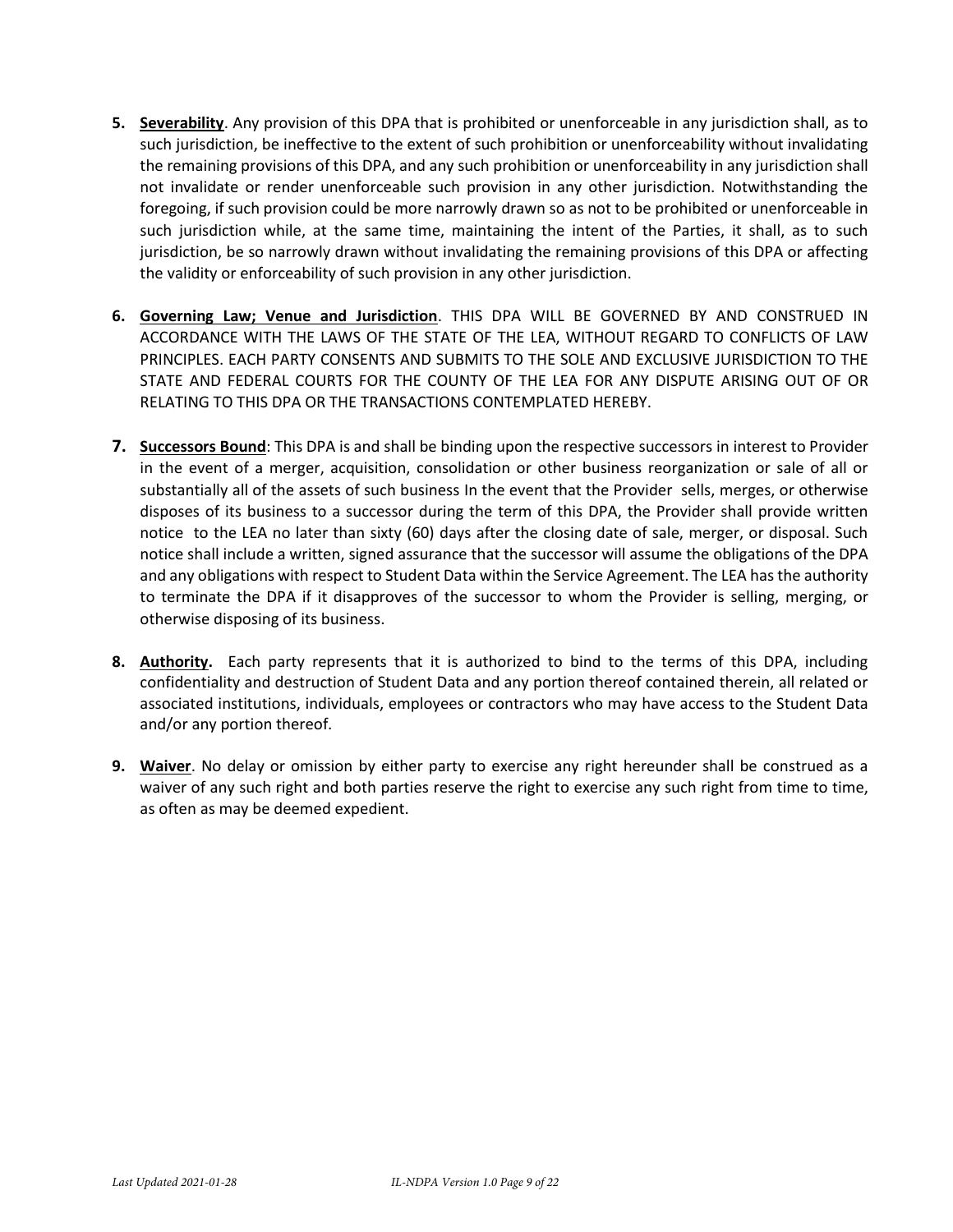### **EXHIBIT "A" DESCRIPTION OF SERVICES**

ReadWorks is nonprofit with the mission to support the growth of successful, joyful readers. As a supplemental curriculum, we provide K-12 educators with the largest, highest-quality library of curated nonfiction and fiction passages in the country, along with reading comprehension and vocabulary supports, text-dependent question sets, teacher guidance, and more! Most importantly, everything ReadWorks provides is based on the science of reading.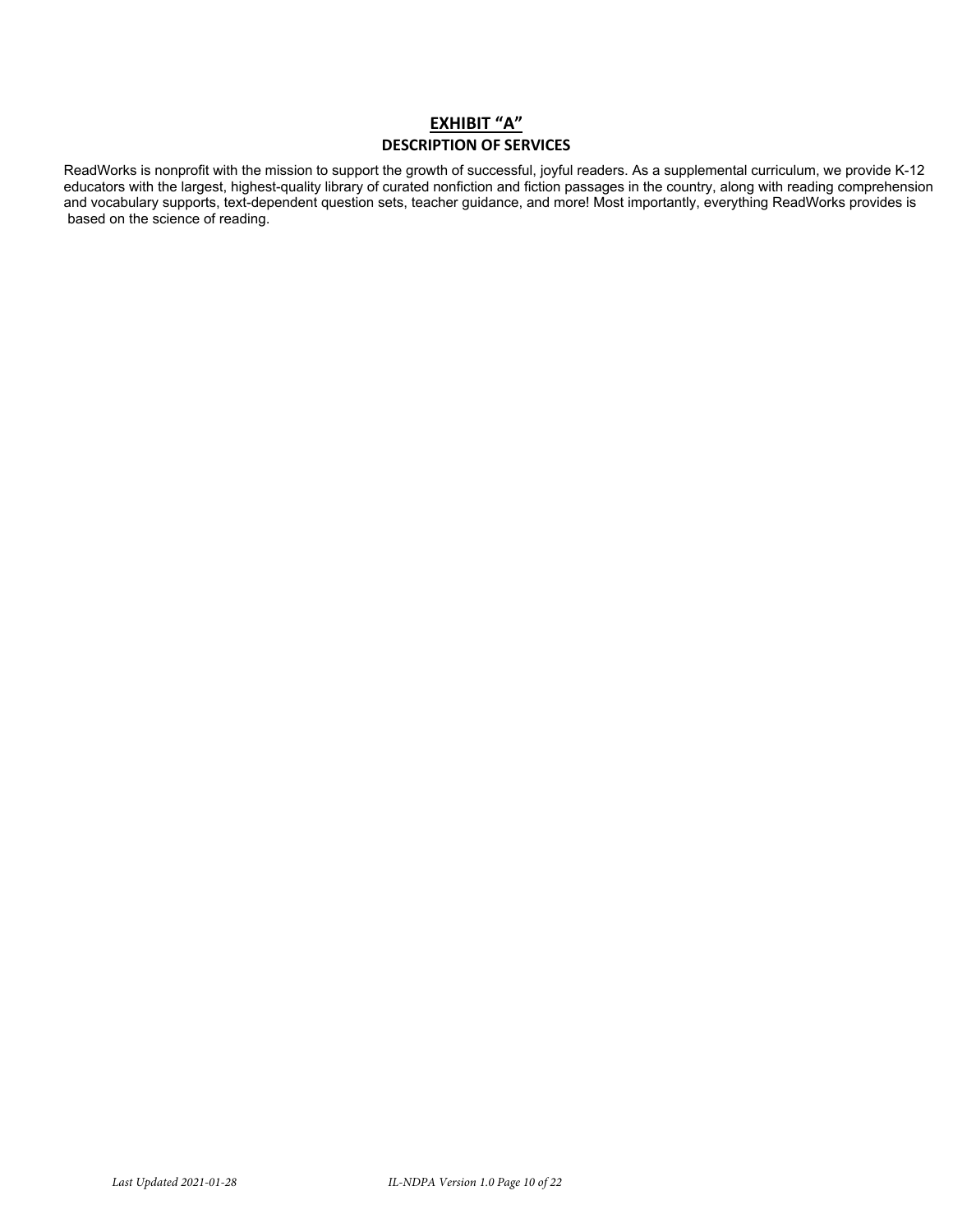# EXHIBIT "B"<br>SCHEDULE OF DATA

| <b>Category of Data</b>           | <b>Elements</b>                                                         |  | <b>Check if Used</b><br>by Your System |
|-----------------------------------|-------------------------------------------------------------------------|--|----------------------------------------|
| <b>Application Technology</b>     | IP Addresses of users, Use of cookies, etc.                             |  |                                        |
| Meta Data                         | Other application technology meta data-Please specify:                  |  |                                        |
| <b>Application Use Statistics</b> | Meta data on user interaction with application                          |  |                                        |
| Assessment                        | Standardized test scores                                                |  |                                        |
|                                   | Observation data                                                        |  |                                        |
|                                   | Other assessment data-Please specify:                                   |  |                                        |
| Attendance                        | Student school (daily) attendance data                                  |  |                                        |
|                                   | Student class attendance data                                           |  |                                        |
| Communications                    | Online communications captured (emails, blog entries)                   |  |                                        |
| Conduct                           | Conduct or behavioral data                                              |  |                                        |
| Demographics                      | Date of Birth                                                           |  |                                        |
|                                   | Place of Birth                                                          |  |                                        |
|                                   | Gender                                                                  |  |                                        |
|                                   | Ethnicity or race                                                       |  |                                        |
|                                   | Language information (native, or primary language spoken by<br>student) |  |                                        |
|                                   | Other demographic information-Please specify:                           |  |                                        |
| Enrollment                        | Student school enrollment                                               |  |                                        |
|                                   | Student grade level                                                     |  |                                        |
|                                   | Homeroom                                                                |  |                                        |
|                                   | Guidance counselor                                                      |  |                                        |
|                                   | Specific curriculum programs                                            |  |                                        |
|                                   | Year of graduation                                                      |  |                                        |
|                                   | Other enrollment information-Please specify:                            |  |                                        |
| Parent/Guardian Contact           | Address                                                                 |  |                                        |
| Information                       | Email                                                                   |  |                                        |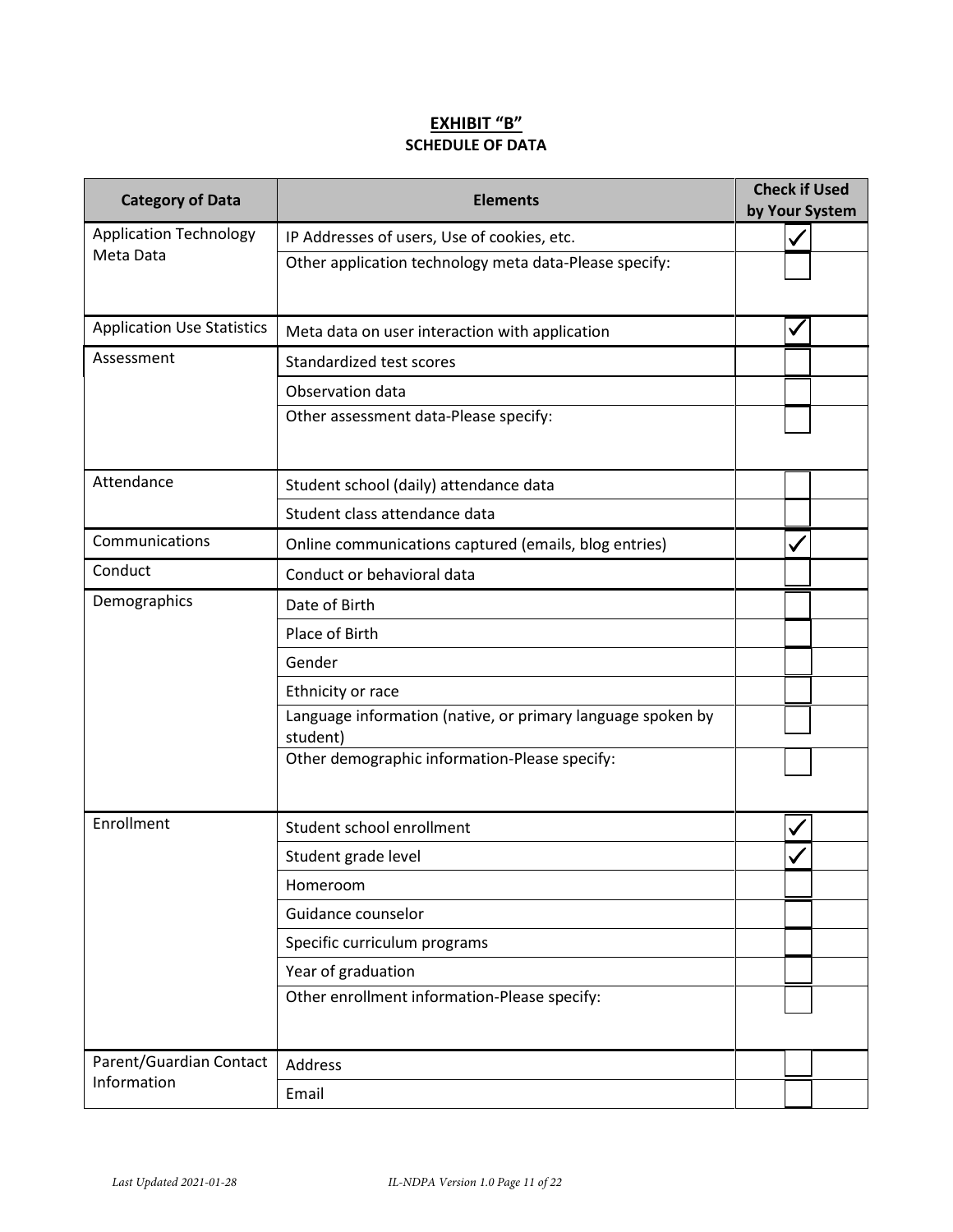| <b>Category of Data</b>                                                                                                     | <b>Elements</b>                                                                                                              |  | <b>Check if Used</b><br>by Your System |  |
|-----------------------------------------------------------------------------------------------------------------------------|------------------------------------------------------------------------------------------------------------------------------|--|----------------------------------------|--|
|                                                                                                                             | Phone                                                                                                                        |  |                                        |  |
| Parent/Guardian ID                                                                                                          | Parent ID number (created to link parents to students)                                                                       |  |                                        |  |
| Parent/Guardian Name                                                                                                        | First and/or Last                                                                                                            |  |                                        |  |
| Schedule                                                                                                                    | Student scheduled courses                                                                                                    |  |                                        |  |
|                                                                                                                             | <b>Teacher names</b>                                                                                                         |  |                                        |  |
| Special Indicator                                                                                                           | English language learner information                                                                                         |  | ✓                                      |  |
|                                                                                                                             | Low income status                                                                                                            |  |                                        |  |
|                                                                                                                             | Medical alerts/ health data                                                                                                  |  |                                        |  |
|                                                                                                                             | Student disability information                                                                                               |  |                                        |  |
|                                                                                                                             | Specialized education services (IEP or 504)                                                                                  |  |                                        |  |
|                                                                                                                             | Living situations (homeless/foster care)                                                                                     |  |                                        |  |
|                                                                                                                             | Other indicator information-Please specify:                                                                                  |  |                                        |  |
|                                                                                                                             |                                                                                                                              |  |                                        |  |
| <b>Student Contact</b>                                                                                                      | Address                                                                                                                      |  |                                        |  |
| Information                                                                                                                 | Email                                                                                                                        |  |                                        |  |
|                                                                                                                             | Phone                                                                                                                        |  |                                        |  |
| <b>Student Identifiers</b><br>Local (School district) ID number                                                             |                                                                                                                              |  |                                        |  |
|                                                                                                                             | State ID number                                                                                                              |  |                                        |  |
|                                                                                                                             | Provider/App assigned student ID number                                                                                      |  |                                        |  |
|                                                                                                                             | Student app username                                                                                                         |  | V                                      |  |
|                                                                                                                             | Student app passwords                                                                                                        |  |                                        |  |
| <b>Student Name</b>                                                                                                         | First and/or Last                                                                                                            |  |                                        |  |
| Student In App<br>Performance                                                                                               | Program/application performance (typing program-student<br>types 60 wpm, reading program-student reads below grade<br>level) |  |                                        |  |
| Academic or extracurricular activities a student may belong to<br><b>Student Program</b><br>Membership<br>or participate in |                                                                                                                              |  |                                        |  |
| <b>Student Survey</b><br>Responses                                                                                          | Student responses to surveys or questionnaires                                                                               |  |                                        |  |
| Student work<br>Student generated content; writing, pictures, etc.                                                          |                                                                                                                              |  |                                        |  |
|                                                                                                                             | Other student work data -Please specify:                                                                                     |  |                                        |  |
|                                                                                                                             |                                                                                                                              |  |                                        |  |
| Transcript                                                                                                                  | Student course grades                                                                                                        |  |                                        |  |
|                                                                                                                             | Student course data                                                                                                          |  |                                        |  |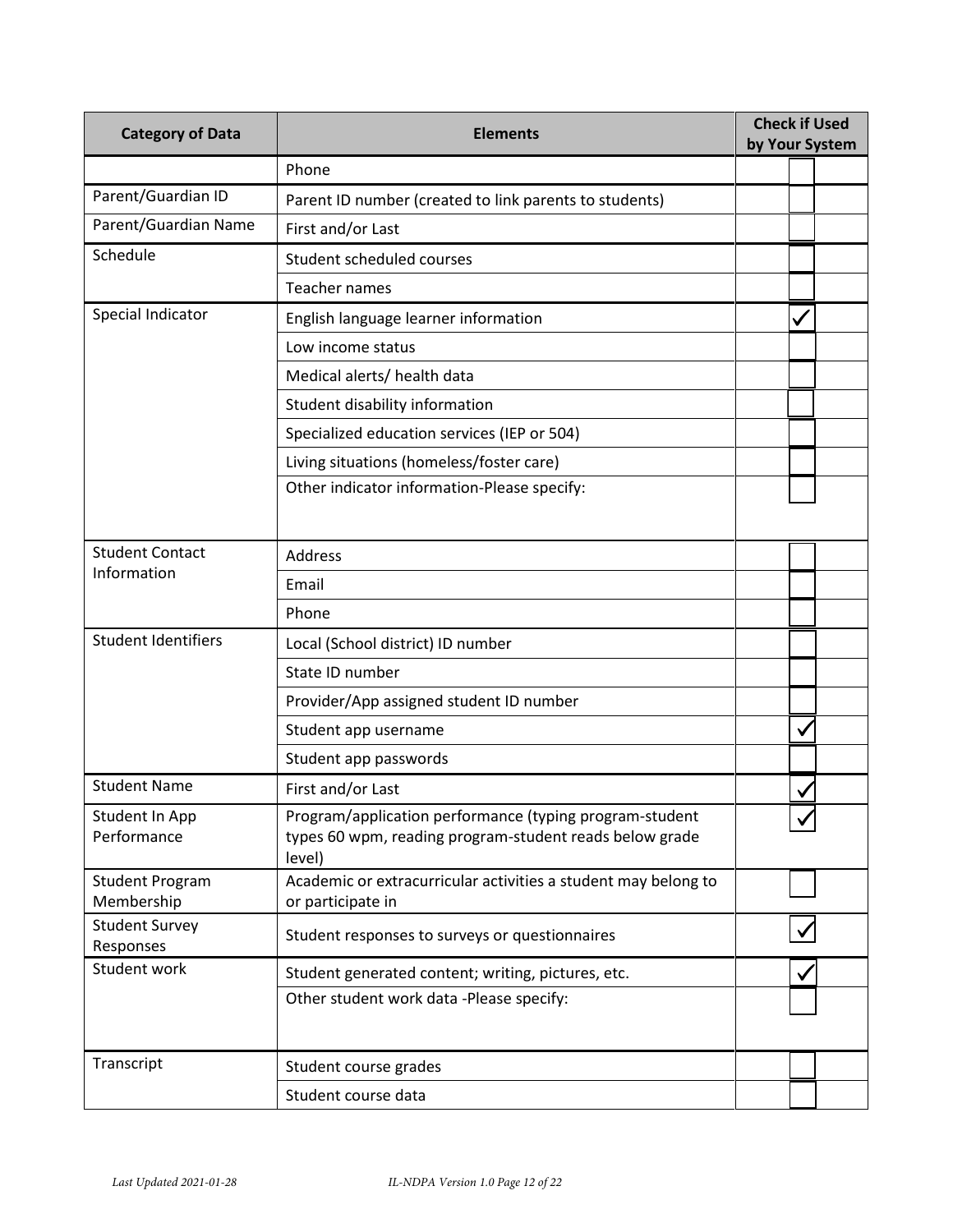| <b>Category of Data</b> | <b>Elements</b>                                                                                                                 | <b>Check if Used</b><br>by Your System |  |  |
|-------------------------|---------------------------------------------------------------------------------------------------------------------------------|----------------------------------------|--|--|
|                         | Student course grades/ performance scores                                                                                       |                                        |  |  |
|                         | Other transcript data - Please specify:                                                                                         |                                        |  |  |
|                         |                                                                                                                                 |                                        |  |  |
| Transportation          | Student bus assignment                                                                                                          |                                        |  |  |
|                         | Student pick up and/or drop off location                                                                                        |                                        |  |  |
|                         | Student bus card ID number                                                                                                      |                                        |  |  |
|                         | Other transportation data - Please specify:                                                                                     |                                        |  |  |
| Other                   | Please list each additional data element used, stored, or<br>collected by your application:                                     |                                        |  |  |
| None                    | No Student Data collected at this time. Provider will<br>immediately notify LEA if this designation is no longer<br>applicable. |                                        |  |  |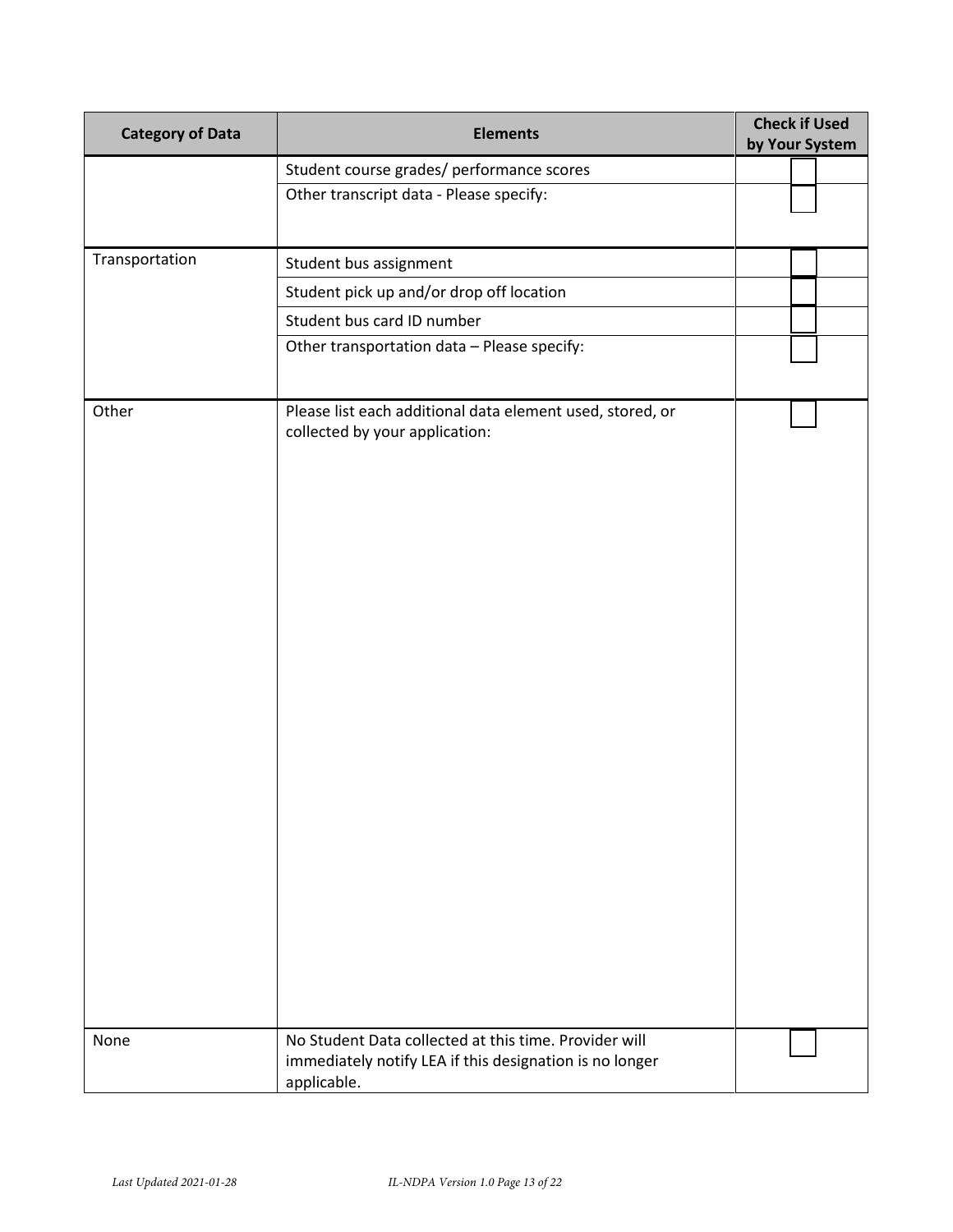# EXHIBIT "C"

De-Identified Data and De-Identification: Records and information are considered to be de-identified when all personally identifiable information has been removed or obscured, such that the remaining information does not reasonably identify a specific individual, including, but not limited to, any information that, alone or in combination is linkable to a specific student and provided that the educational agency, or other party, has made a reasonable determination that a student's identity is not personally identifiable, taking into account reasonable available information.

**Educational Records:** Educational Records are records, files, documents, and other materials directly related to a student and maintained by the school or local education agency, or by a person acting for such school or local education agency, including but not limited to, records encompassing all the material kept in the student's cumulative folder, such as general identifying data, records of attendance and of academic work completed, records of achievement, and results of evaluative tests, health data, disciplinary status, test protocols and individualized education programs.

Metadata: means information that provides meaning and context to other data being collected; including, but not limited to: date and time records and purpose of creation Metadata that have been stripped of all direct and indirect identifiers are not considered Personally Identifiable Information.

Operator: means the operator of an internet website, online service, online application, or mobile application with actual knowledge that the site, service, or application is used for K-12 school purposes. Any entity that operates an internet website, online service, online application, or mobile application that has entered into a signed, written agreement with an LEA to provide a service to that LEA shall be considered an "operator" for the purposes of this section.

Originating LEA: An LEA who originally executes the DPA in its entirety with the Provider.

Provider: For purposes of the DPA, the term "Provider" means provider of digital educational software or services, including cloud-based services, for the digital storage, management, and retrieval of Student Data. Within the DPA the term "Provider" includes the term "Third Party" and the term "Operator" as used in applicable state statutes.

**Student Generated Content:** The term "student-generated content" means materials or content created by a student in the services including, but not limited to, essays, research reports, portfolios, creative writing, music or other audio files, photographs, videos, and account information that enables ongoing ownership of student content.

School Official: For the purposes of this DPA and pursuant to 34 CFR § 99.31(b), a School Official is a contractor that: (1) Performs an institutional service or function for which the agency or institution would otherwise use employees; (2) Is under the direct control of the agency or institution with respect to the use and maintenance of Student Data including Education Records; and (3) Is subject to 34 CFR § 99.33(a) governing the use and redisclosure of personally identifiable information from Education Records.

Service Agreement: Refers to the Contract, Purchase Order or Terms of Service or Terms of Use.

Student Data: Student Data includes any data, whether gathered by Provider or provided by LEA or its users, students, or students' parents/guardians, that is descriptive of the student including, but not limited to,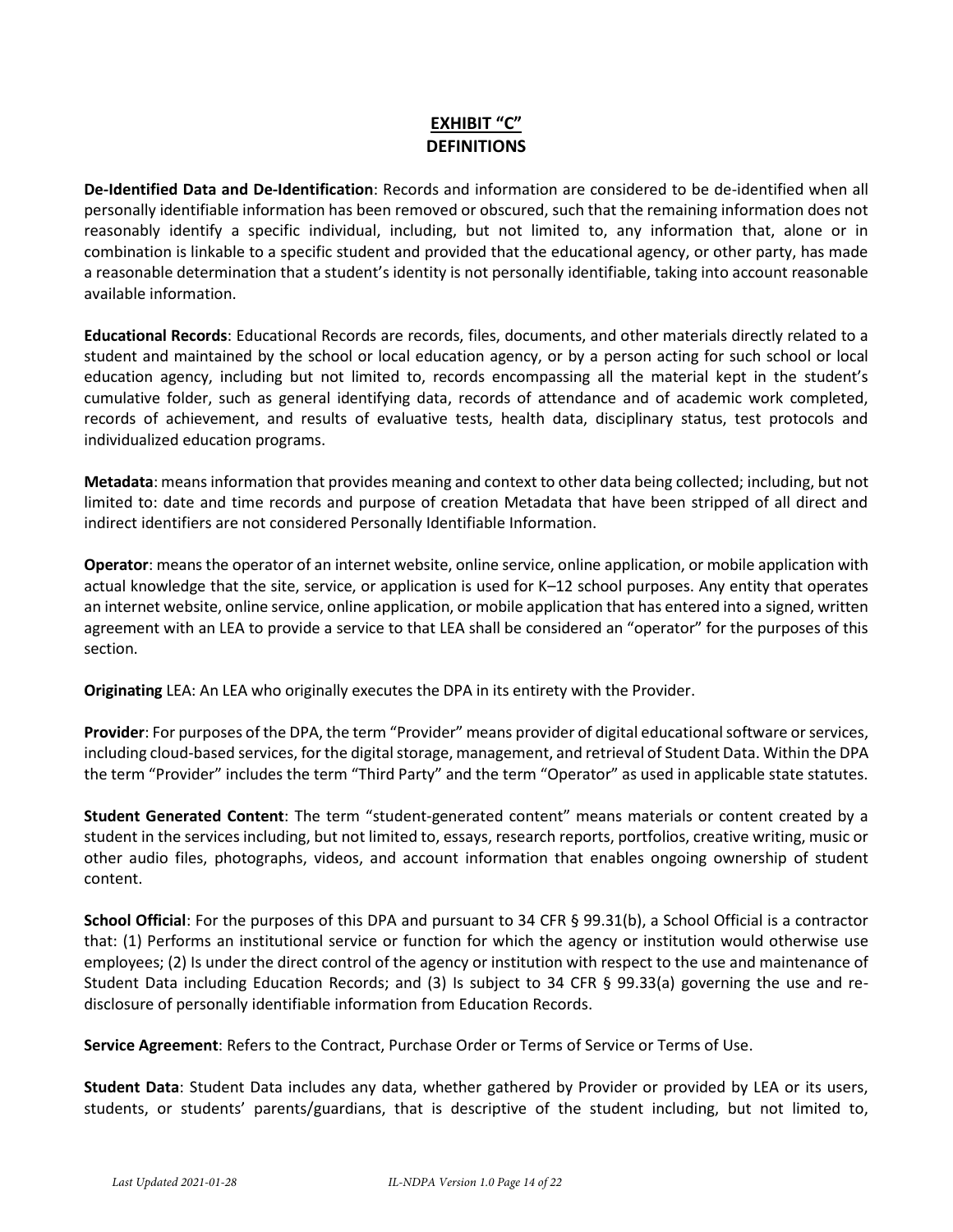information in the student's educational record or email, first and last name, birthdate, home or other physical address, telephone number, email address, or other information allowing physical or online contact, discipline records, videos, test results, special education data, juvenile dependency records, grades, evaluations, criminal records, medical records, health records, social security numbers, biometric information, disabilities, socioeconomic information, individual purchasing behavior or preferences, food purchases, political affiliations, religious information, text messages, documents, student identifiers, search activity, photos, voice recordings, geolocation information, parents' names, or any other information or identification number that would provide information about a specific student. Student Data includes Meta Data. Student Data further includes "personally identifiable information (PII)," as defined in 34 C.F.R. § 99.3 and as defined under any applicable state law. Student Data shall constitute Education Records for the purposes of this DPA, and for the purposes of federal, state, and local laws and regulations. Student Data as specified in Exhibit "B" is confirmed to be collected or processed by the Provider pursuant to the Services. Student Data shall not constitute that information that has been anonymized or de-identified, or anonymous usage data regarding a student's use of Provider's services.

Subprocessor: For the purposes of this DPA, the term "Subprocessor" (sometimes referred to as the "Subcontractor") means a party other than LEA or Provider, who Provider uses for data collection, analytics, storage, or other service to operate and/or improve its service, and who has access to Student Data.

Subscribing LEA: An LEA that was not party to the original Service Agreement and who accepts the Provider's General Offer of Privacy Terms.

Targeted Advertising: means presenting an advertisement to a student where the selection of the advertisement is based on Student Data or inferred over time from the usage of the operator's Internet web site, online service or mobile application by such student or the retention of such student's online activities or requests over time for the purpose of targeting subsequent advertisements. "Targeted advertising" does not include any advertising to a student on an Internet web site based on the content of the web page or in response to a student's response or request for information or feedback.

Third Party: The term "Third Party" means a provider of digital educational software or services, including cloudbased services, for the digital storage, management, and retrieval of Education Records and/or Student Data, as that term is used in some state statutes. However, for the purpose of this DPA, the term "Third Party" when used to indicate the provider of digital educational software or services is replaced by the term "Provider."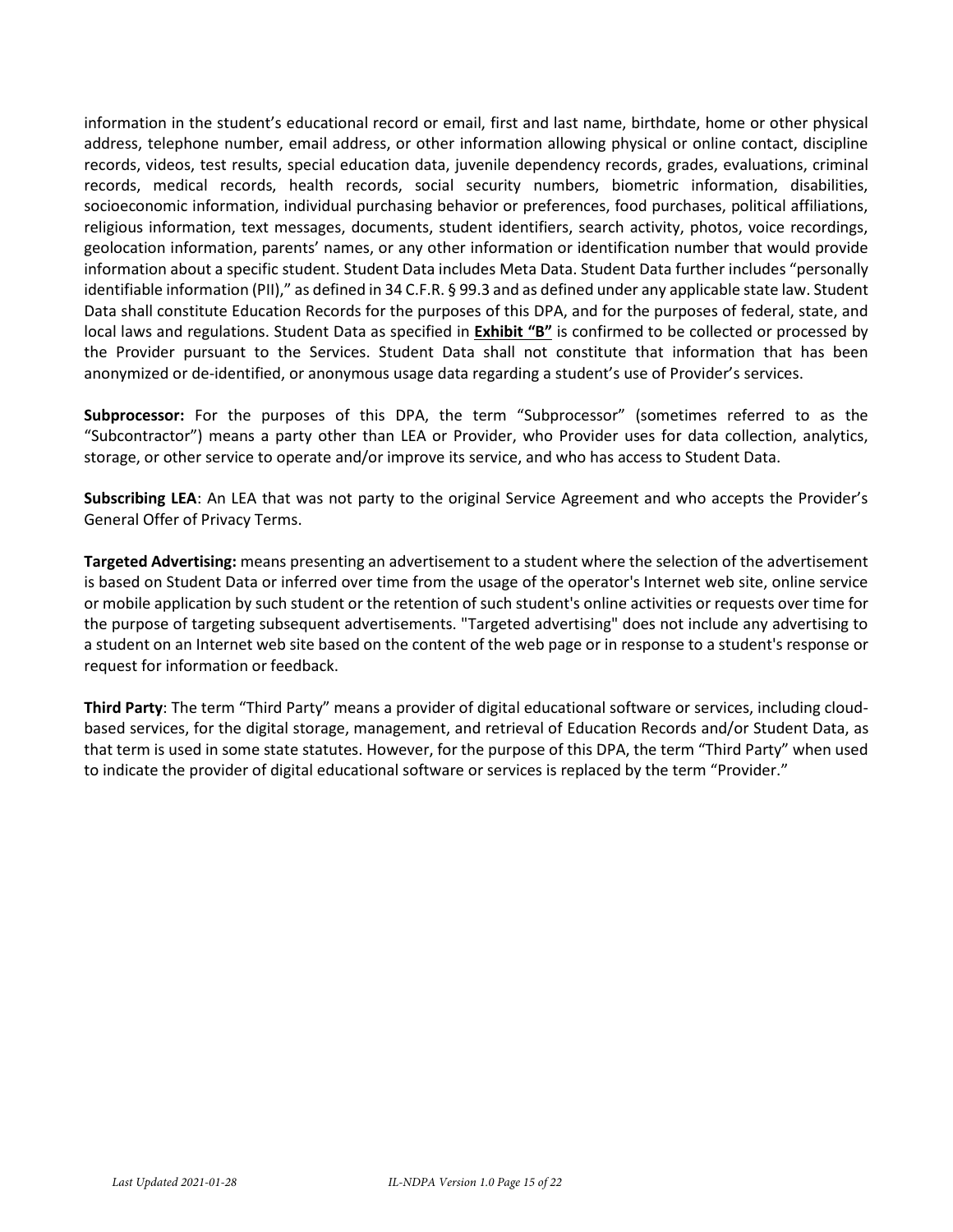# **EXHIBIT "D"** DIRECTIVE FOR DISPOSITION OF DATA

Provider to dispose of data obtained by Provider pursuant to the terms of the Service Agreement between LEA and Provider. The terms of the Disposition are set forth below:

1. Extent of Disposition

 $\sqrt{\phantom{a}}$  Disposition is partial. The categories of data to be disposed of are set forth below or are found in an attachment to this Directive:

Student account data is automatically anonymized upon delettion by the educator of the class to which the student belongs.

 $\Box$  Disposition is Complete. Disposition extends to all categories of data.

2. Nature of Disposition

Disposition shall be by destruction or deletion of data.

 $\Box$  Disposition shall be by a transfer of data. The data shall be transferred to the following site as follows:

Student account data is automatically anonymized upon deletion by the educator of the class to which the student belongs. If requested by LEA, student data can be transferred to an AWS cold storage unit if the LEA is able to provid all teacher emails in their district.

#### 3. Schedule of Disposition

Data shall be disposed of by the following date:

 $\sqrt{\phantom{a}}$  As soon as commercially practicable.  $\mathbf{1}$ 

 $\Box$  By [

4. Signature

Authorized Representative of LEA

Date

5. Verification of Disposition of Data

Kathy A. BloomAield

Authorized Representative of Company

05/07/2021

Date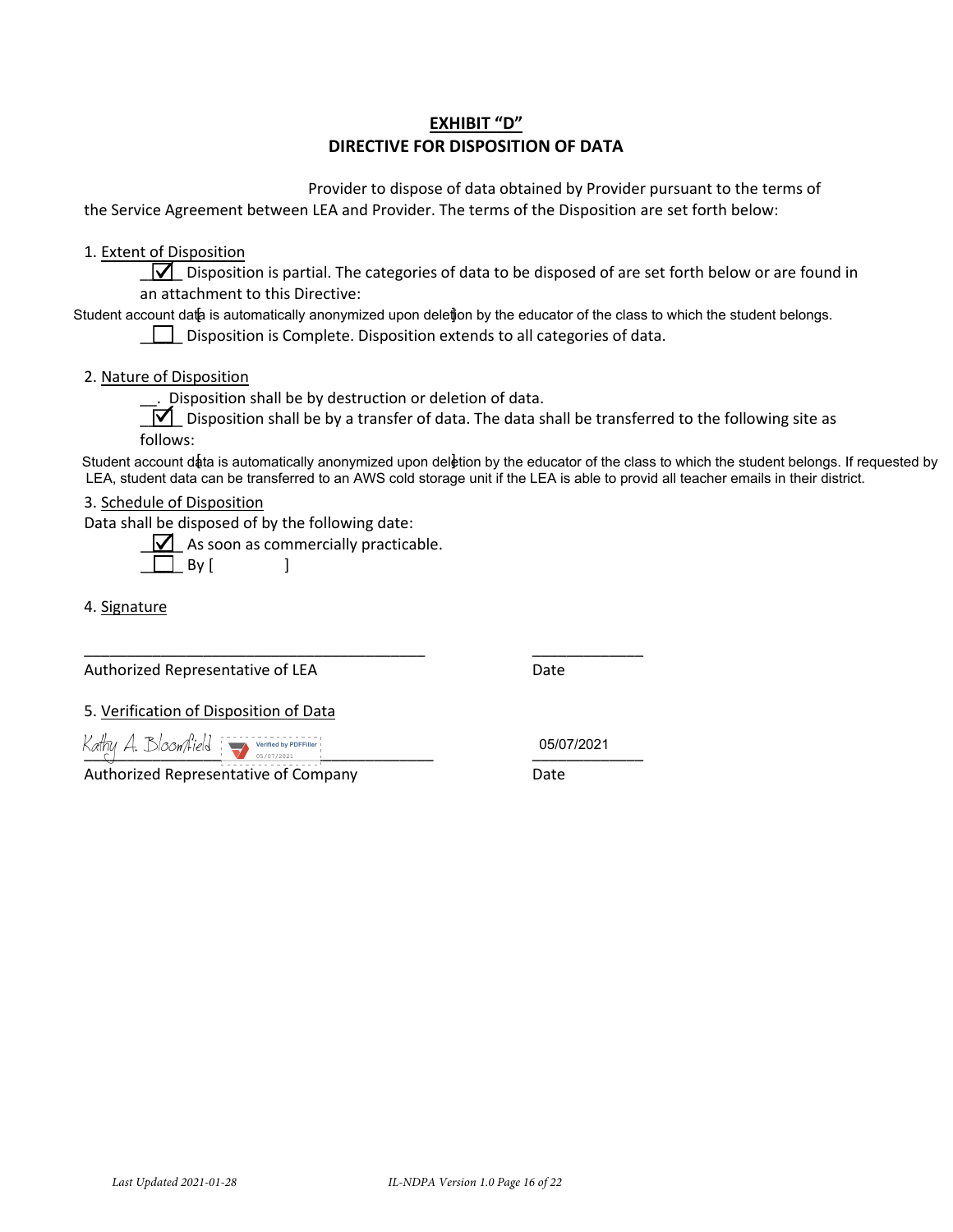# **EXHIBIT "E" GENERAL OFFER OF PRIVACY TERMS**

### 1. Offer of Terms

Provider offers the same privacy protections found in this DPA between it and [ CCSD181 ]("Originating LEA") which is dated [02/01/2021], to any other LEA ("Subscribing LEA") who accepts this General Offer of Privacy Terms ("General Offer") through its signature below. This General Offer shall extend only to privacy protections, and Provider's signature shall not necessarily bind Provider to other terms, such as price, term, or schedule of services, or to any other provision not addressed in this DPA. The Provider and the Subscribing LEA may also agree to change the data provided by Subscribing LEA to the Provider to suit the unique needs of the Subscribing LEA. The Provider may withdraw the General Offer in the event of: (1) a material change in the applicable privacy statues; (2) a material change in the services and products listed in the originating Service Agreement; or three (3) years after the date of Provider's signature to this Form. Subscribing LEAs should send  $^{\prime\prime}$ E" the signed Exhibit  $t_{\Omega}$ Provider **at** the following email address: kathy@readworks.org

|                      | $\mathsf{BY:}$ Kathy A. Bloom field $\sum_{\text{osyary 2021}}$ | Date:           | 05/07/2021                     |  |
|----------------------|-----------------------------------------------------------------|-----------------|--------------------------------|--|
| <b>Printed Name:</b> | Kathy A. Bloomfield                                             | Title/Position: | <b>Chief Operating Officer</b> |  |

### 2. Subscribing LEA

DV.

A Subscribing LEA, by signing a separate Service Agreement with Provider, and by its signature below, accepts the General Offer of Privacy Terms. The Subscribing LEA and the Provider shall therefore be bound by the same terms of this DPA for the term of the DPA between the [ ] and the Provider. \*\* PRIOR TO ITS EFFECTIVENESS, SUBSCRIBING LEA MUST DELIVER NOTICE OF ACCEPTANCE TO PROVIDER PURSUANT TO ARTICLE VII, SECTION 5. \*\*

| DI.                               |  |  |  |
|-----------------------------------|--|--|--|
|                                   |  |  |  |
|                                   |  |  |  |
|                                   |  |  |  |
| DESIGNATED REPRESENTATIVE OF LEA: |  |  |  |
| Name:                             |  |  |  |
| Title:                            |  |  |  |
| Address:                          |  |  |  |
| Telephone Number:                 |  |  |  |
| Email:                            |  |  |  |
|                                   |  |  |  |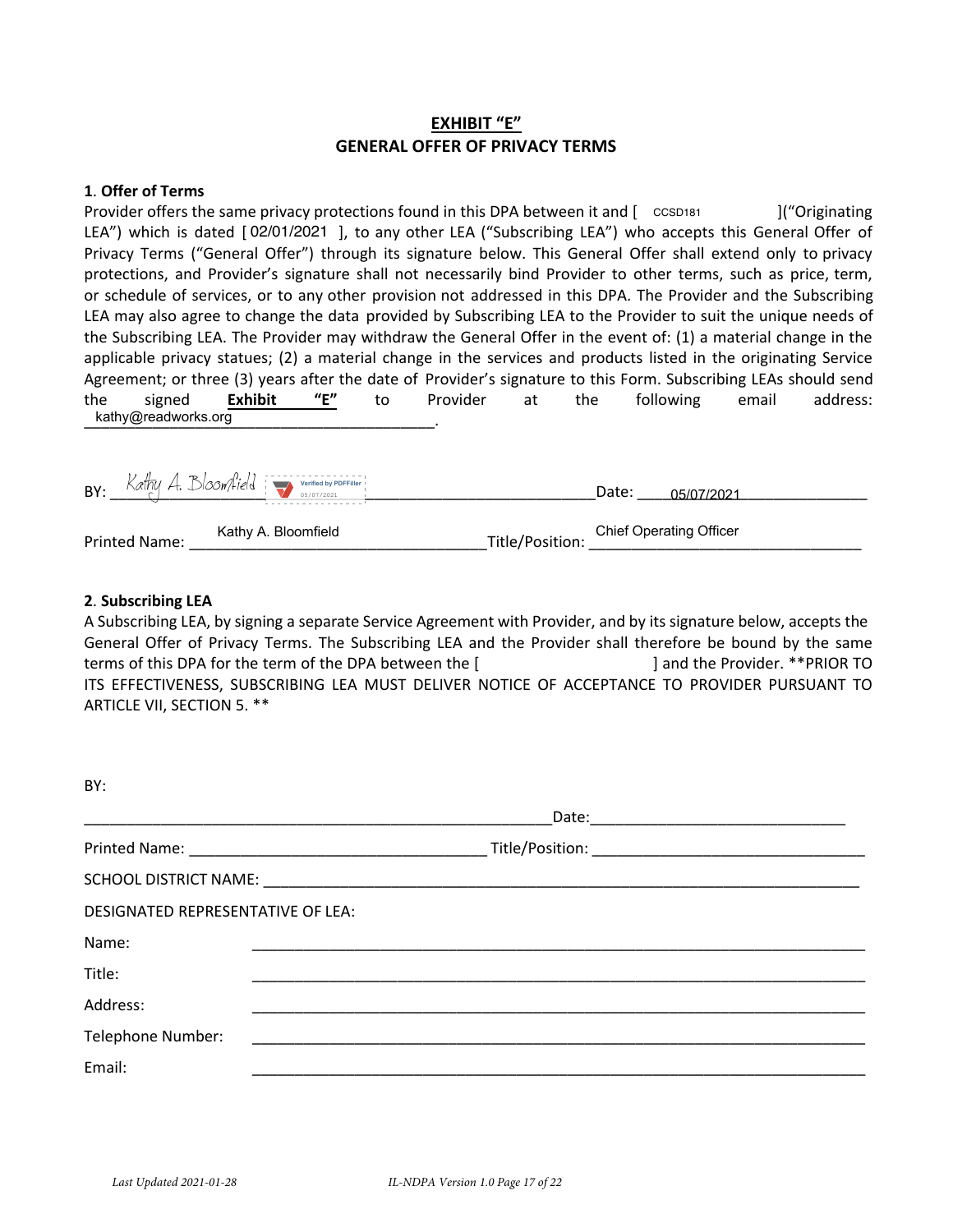# **EXHIBIT "F" DATA SECURITY REQUIREMENTS**

### **Adequate Cybersecurity Frameworks** 2/24/2020

The Education Security and Privacy Exchange ("Edspex") works in partnership with the Student Data Privacy Consortium and industry leaders to maintain a list of known and credible cybersecurity frameworks which can protect digital learning ecosystems chosen based on a set of guiding cybersecurity principles\* ("Cybersecurity Frameworks") that may be utilized by Provider.

| <b>MAINTAINING ORGANIZATION/GROUP</b>                                                   | <b>FRAMEWORK(S)</b>                                                                                                                  |
|-----------------------------------------------------------------------------------------|--------------------------------------------------------------------------------------------------------------------------------------|
| National Institute of Standards and<br>Technology                                       | NIST Cybersecurity Framework Version 1.1                                                                                             |
| National Institute of Standards and<br>Technology                                       | NIST SP 800-53, Cybersecurity Framework for<br>Improving Critical Infrastructure Cybersecurity<br>(CSF), Special Publication 800-171 |
| International Standards Organization                                                    | Information technology - Security techniques<br>- Information security management systems<br>(ISO 27000 series)                      |
| Secure Controls Framework Council, LLC                                                  | Security Controls Framework (SCF)                                                                                                    |
| Center for Internet Security                                                            | CIS Critical Security Controls (CSC, CIS Top 20)                                                                                     |
| Office of the Under Secretary of Defense for<br>Acquisition and Sustainment (OUSD(A&S)) | <b>Cybersecurity Maturity Model Certification</b><br>(CMMC, ~FAR/DFAR)                                                               |

**Cybersecurity Frameworks** 

Please visit http://www.edspex.org for further details about the noted frameworks.

\*Cybersecurity Principles used to choose the Cybersecurity Frameworks are located here

Please see Exhibit H for more information.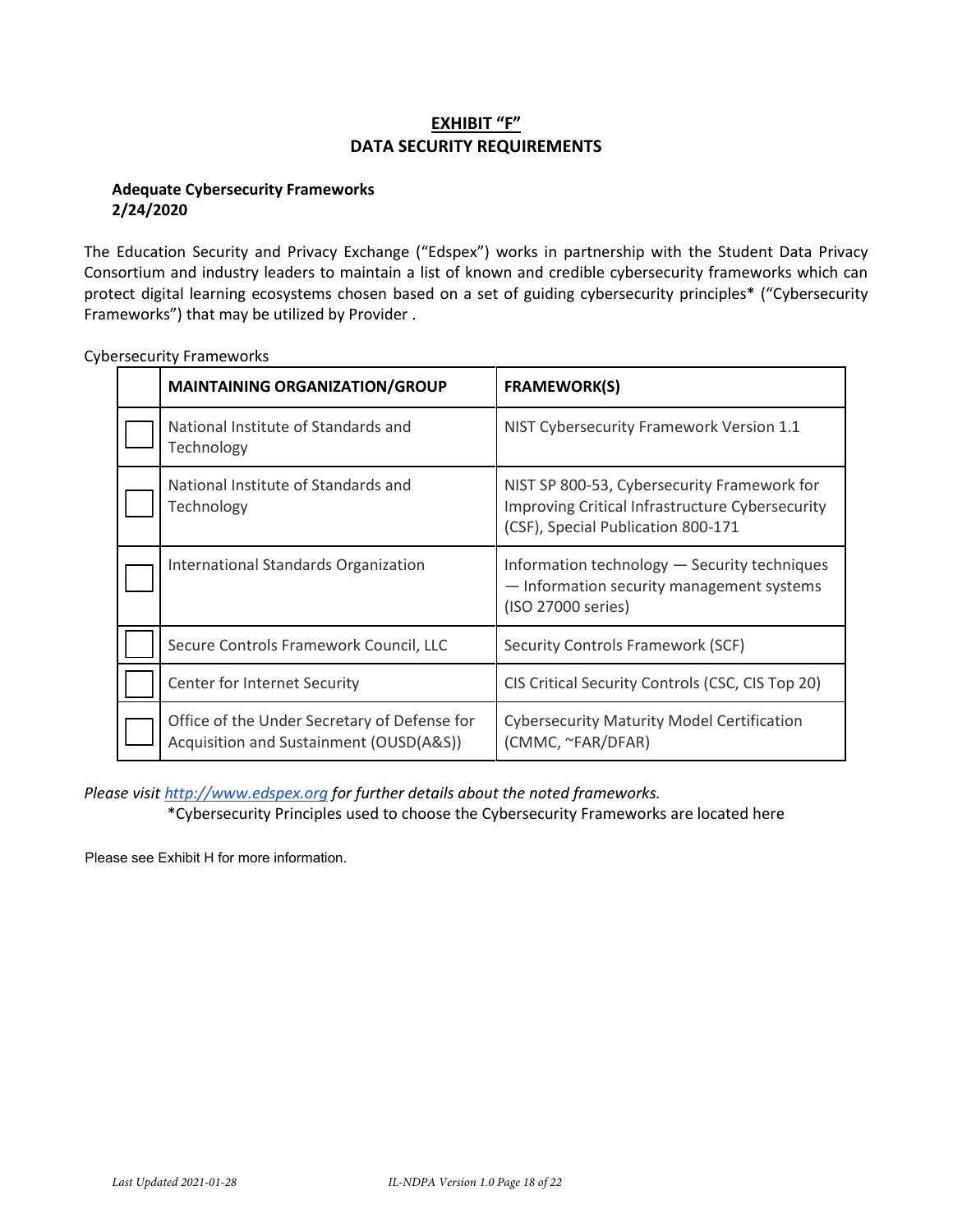### **EXHIBIT "G" – Supplemental SDPC State Terms for Illinois** Version 1.0

This **Exhibit G**, Supplemental SDPC State Terms for Illinois ("Supplemental State Terms"), effective simultaneously with the attached Student Data Privacy Agreement ("DPA") by and between (the "Local Education Agency" or "LEA") and (the "Provider"), is incorporated in the attached DPA and amends the DPA (and all supplemental terms and conditions and policies applicable to the DPA) as follows: Sunnybrook School District 171 ReadWorks

1. **Compliance with Illinois Privacy Laws**. In performing their respective obligations under the Agreement, the LEA and the Provider shall comply with all Illinois laws and regulations pertaining to student data privacy and confidentiality, including but not limited to the Illinois School Student Records Act ("ISSRA"), 105 ILCS 10/, Mental Health and Developmental Disabilities Confidentiality Act ("MHDDCA"), 740 ILCS 110/, Student Online Personal Protection Act ("SOPPA"), 105 ILCS 85/, Identity Protection Act ("IPA"), 5 ILCS 179/, and Personal Information Protection Act ("PIPA"), 815 ILCS 530/.

2. **Definition of "Student Data."** In addition to the definition set forth in **Exhibit C**, Student Data includes any and all "covered information," as that term is defined in Section 5 of SOPPA (105 ILCS 85/5), and Student Data shall constitute "school student records" as that term is defined in Section 2 of ISSRA (105 ILCS 10/2(d)).

3. **School Official Designation.** Pursuant to Article I, Paragraph 1 of the DPA Standard Clauses, and in accordance with FERPA, ISSRA and SOPPA, in performing its obligations under the DPA, the Provider is acting as a school official with legitimate educational interest; is performing an institutional service or function for which the LEA would otherwise use its own employees; is under the direct control of the LEA with respect to the use and maintenance of Student Data; and is using Student Data only for an authorized purpose.

4. **Limitations on Re-Disclosure.** The Provider shall not re-disclose Student Data to any Third Party or affiliate without the express written permission of the LEA or pursuant to court order, unless such disclosure is otherwise permitted under SOPPA, ISSRA, FERPA, and MHDDCA. In the event a Third Party, including law enforcement or a government entity, contacts the Provider with a request or subpoena for Student Data in the possession of the Provider, the Provider shall redirect the Third Party to seek the data directly from the LEA. In the event the Provider is compelled to produce Student Data to a Third Party in compliance with a court order, Provider shall notify the LEA at least five (5) school days in advance of the court ordered disclosure and, upon request, provide the LEA with a copy of the court order requiring such disclosure.

5. **Notices.** Any notice delivered pursuant to the DPA shall be deemed effective, as applicable, upon receipt as evidenced by the date of transmission indicated on the transmission material, if by e-mail; or four (4) days after mailing, if by first-class mail, postage prepaid.

6. **Parent Right to Access and Challenge Student Data.** The LEA shall establish reasonable procedures pursuant to which a parent, as that term is defined in 105 ILCS 10/2(g), may inspect and/or copy Student Data and/or challenge the accuracy, relevance or propriety of Student Data, pursuant to Sections 5 and 7 of ISSRA (105 ILCS 10/5; 105 ILCS 10/7) and Section 33 of SOPPA (105 ILCS 85/33). The Provider shall respond to any request by the LEA for Student Data in the possession of the Provider, for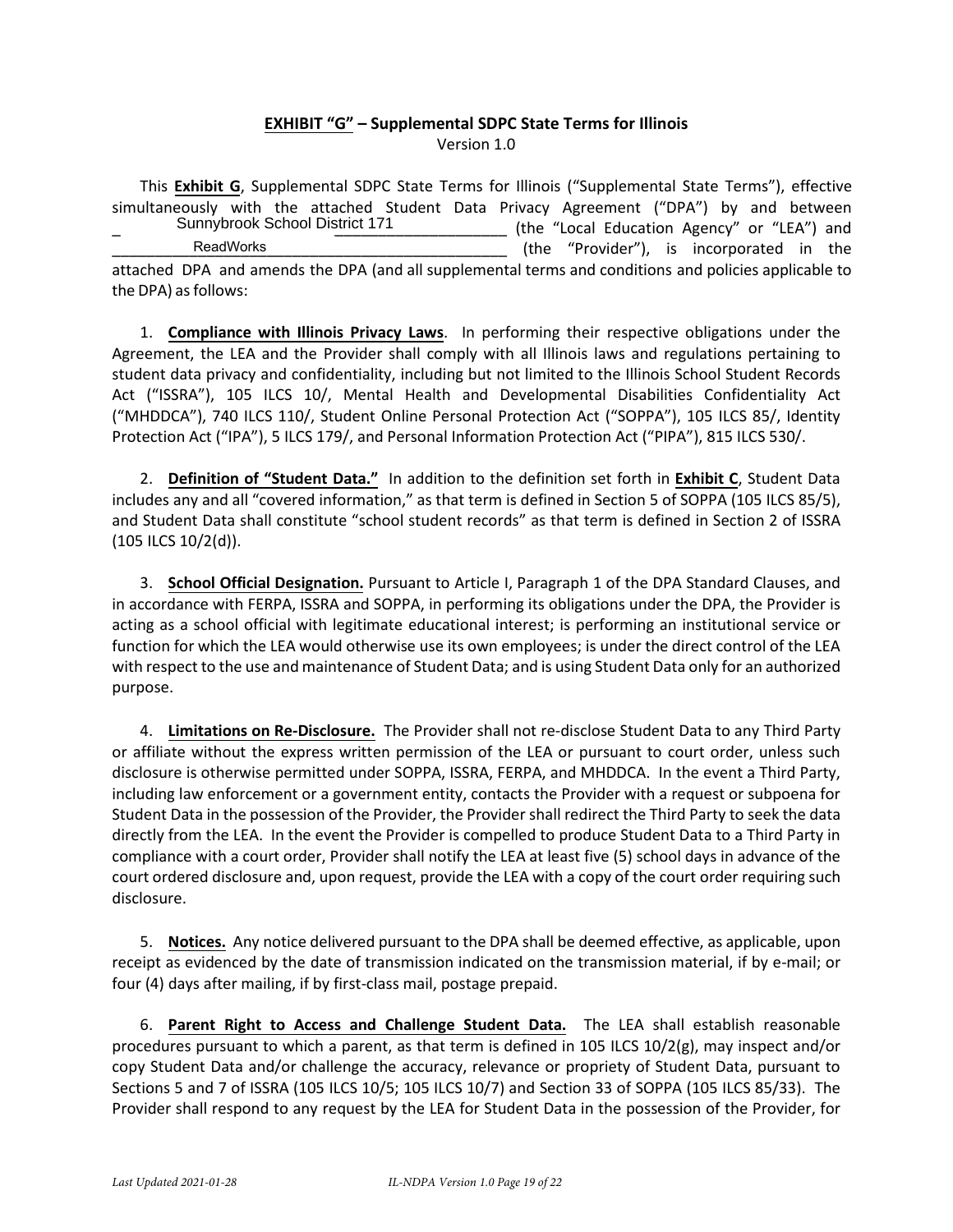purposes of affording a parent an opportunity to inspect and/or copy the Student Data, no later than 10 business days from the date of the request. In the event that a parent contacts the Provider directly to inspect and/or copy Student Data, the Provider shall refer the parent to the LEA, which shall follow the necessary and proper procedures regarding the requested Student Data.

7. Corrections to Factual Inaccuracies. In the event that the LEA determines that the Provider is maintaining Student Data that contains a factual inaccuracy, the LEA shall notify the Provider of the factual inaccuracy and the correction to be made. No later than 90 calendar days after receiving the notice of the factual inaccuracy, the Provider shall correct the factual inaccuracy and shall provide written confirmation of the correction to the LEA.

8. Security Standards. The Provider shall implement and maintain commercially reasonable security procedures and practices that otherwise meet or exceed industry standards designed to protect Student Data from unauthorized access, destruction, use, modification, or disclosure, including but not limited to the unauthorized acquisition of computerized data that compromises the security, confidentiality, or integrity of the Student Data (a "Security Breach"). For purposes of the DPA and this Exhibit G, "Security Breach" does not include the good faith acquisition of Student Data by an employee or agent of the Provider or LEA for a legitimate purpose of the Provider or LEA, so long as the Student Data is used solely for purposes permitted by SOPPA and other applicable law, and so long as the Student Data is restricted from further unauthorized disclosure.

9. Security Breach Notification. In addition to the information enumerated in Article V, Section 4(1) of the DPA Standard Clauses, any Security Breach notification provided by the Provider to the LEA shall include:

- a. A list of the students whose Student Data was involved in or is reasonably believed to have been involved in the breach, if known; and
- b. The name and contact information for an employee of the Provider whom parents may contact to inquire about the breach.

10. Reimbursement of Expenses Associated with Security Breach. In the event of a Security Breach that is attributable to the Provider, the Provider shall reimburse and indemnify the LEA for any and all costs and expenses that the LEA incurs in investigating and remediating the Security Breach, including but not limited to costs and expenses associated with:

- a. Providing notification to the parents of those students whose Student Data was compromised and regulatory agencies or other entities as required by law or contract;
- b. Providing credit monitoring to those students whose Student Data was exposed in a manner during the Security Breach that a reasonable person would believe may impact the student's credit or financial security;
- c. Legal fees, audit costs, fines, and any other fees or damages imposed against the LEA as a result of the security breach; and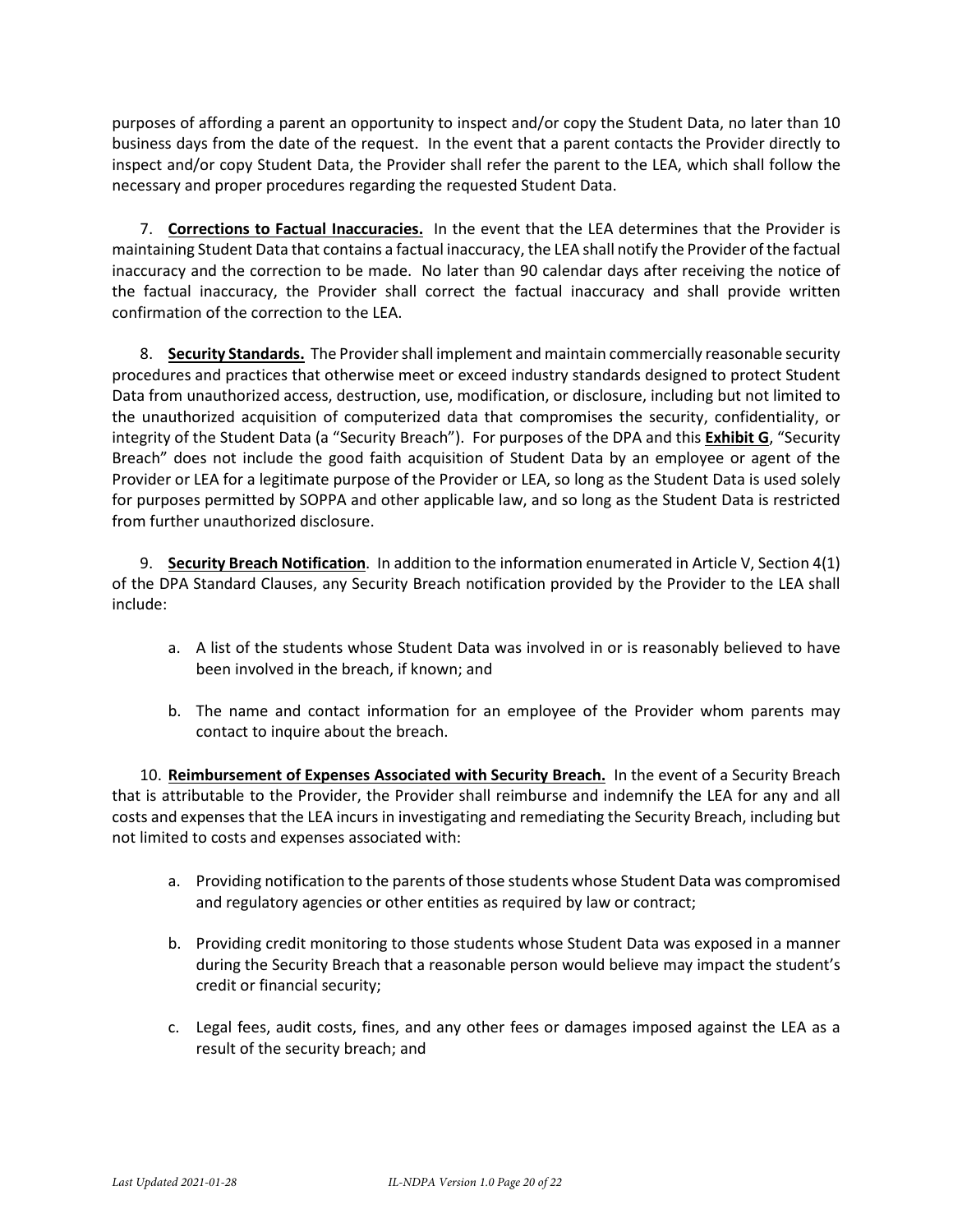d. Providing any other notifications or fulfilling any other requirements adopted by the Illinois State Board of Education or under other State or federal laws.

11. Transfer or Deletion of Student Data. The Provider shall review, on an annual basis, whether the Student Data it has received pursuant to the DPA continues to be needed for the purpose(s) of the DPA. If any of the Student Data is no longer needed for purposes of the DPA, the Provider must delete such unnecessary Student Data or transfer to the LEA such unnecessary Student Data. The Provider shall effectuate such transfer or deletion of Student Data and provide written confirmation of said transfer or deletion to the LEA within thirty (30) calendar days of the operator becoming aware that the Student Data is no longer needed for purposes of the DPA.

If the LEA receives a request from a parent, as that term is defined in 105 ILCS 10/2(g), that Student Data being held by the Provider be deleted, the LEA shall determine whether the requested deletion would violate State and/or federal records laws. In the event such deletion would not violate State or federal records laws, the LEA shall forward the request for deletion to the Provider. The Provider shall comply with the request and delete the Student Data within a reasonable time period after receiving the request.

12. Public Posting of DPA. Pursuant to SOPPA, the LEA shall publish on its website a copy of the DPA between the Provider and the LEA, including this **Exhibit G**.

13. Subcontractors. By no later than (5) business days after the date of execution of the DPA, the Provider shall provide the LEA with a list of any subcontractors to whom Student Data may be disclosed or a link to a page on the Provider's website that clearly lists any and all subcontractors to whom Student Data may be disclosed. This list shall, at a minimum, be updated and provided to the LEA by the beginning of each fiscal year (July 1) and at the beginning of each calendar year (January 1).